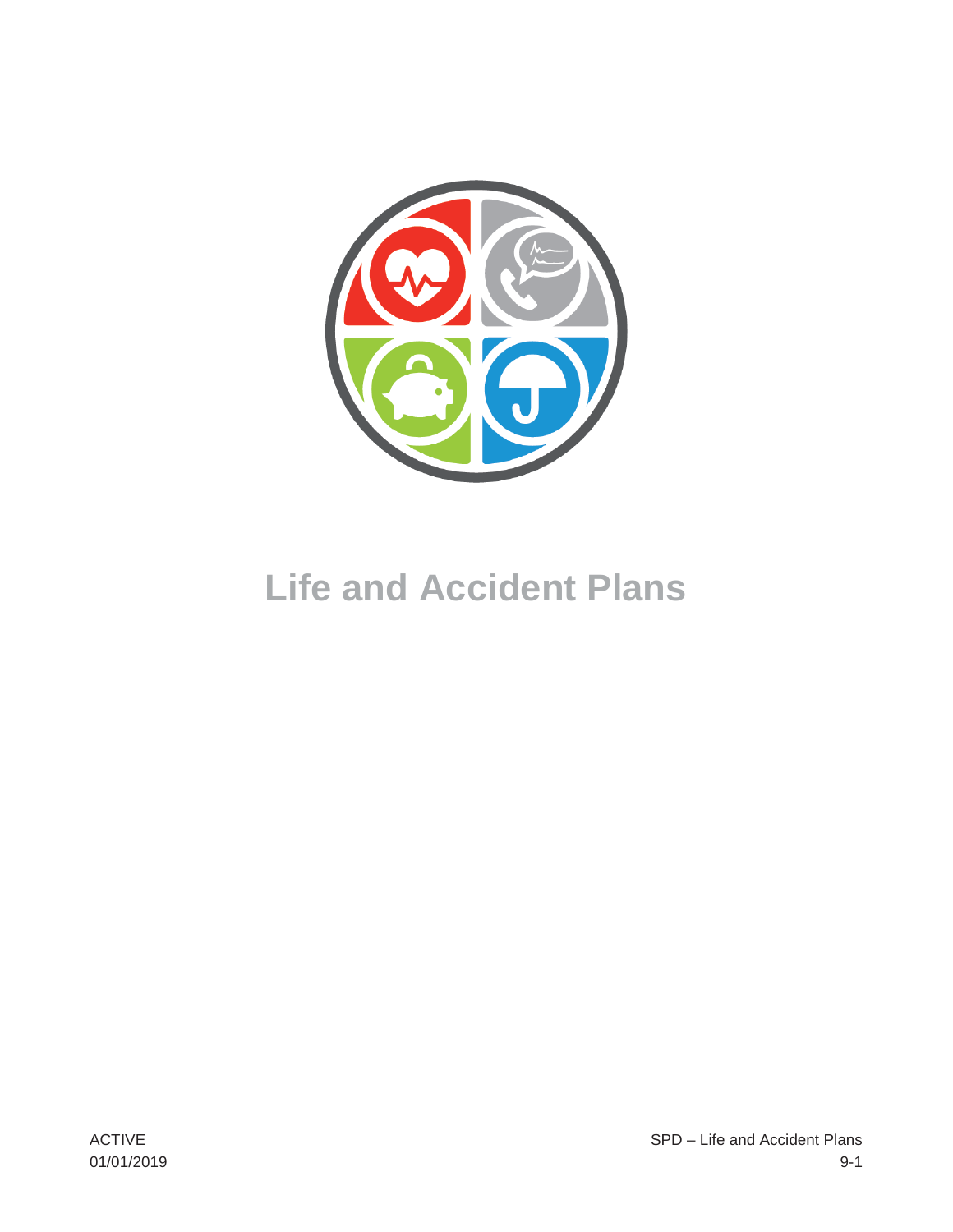This page intentionally left blank.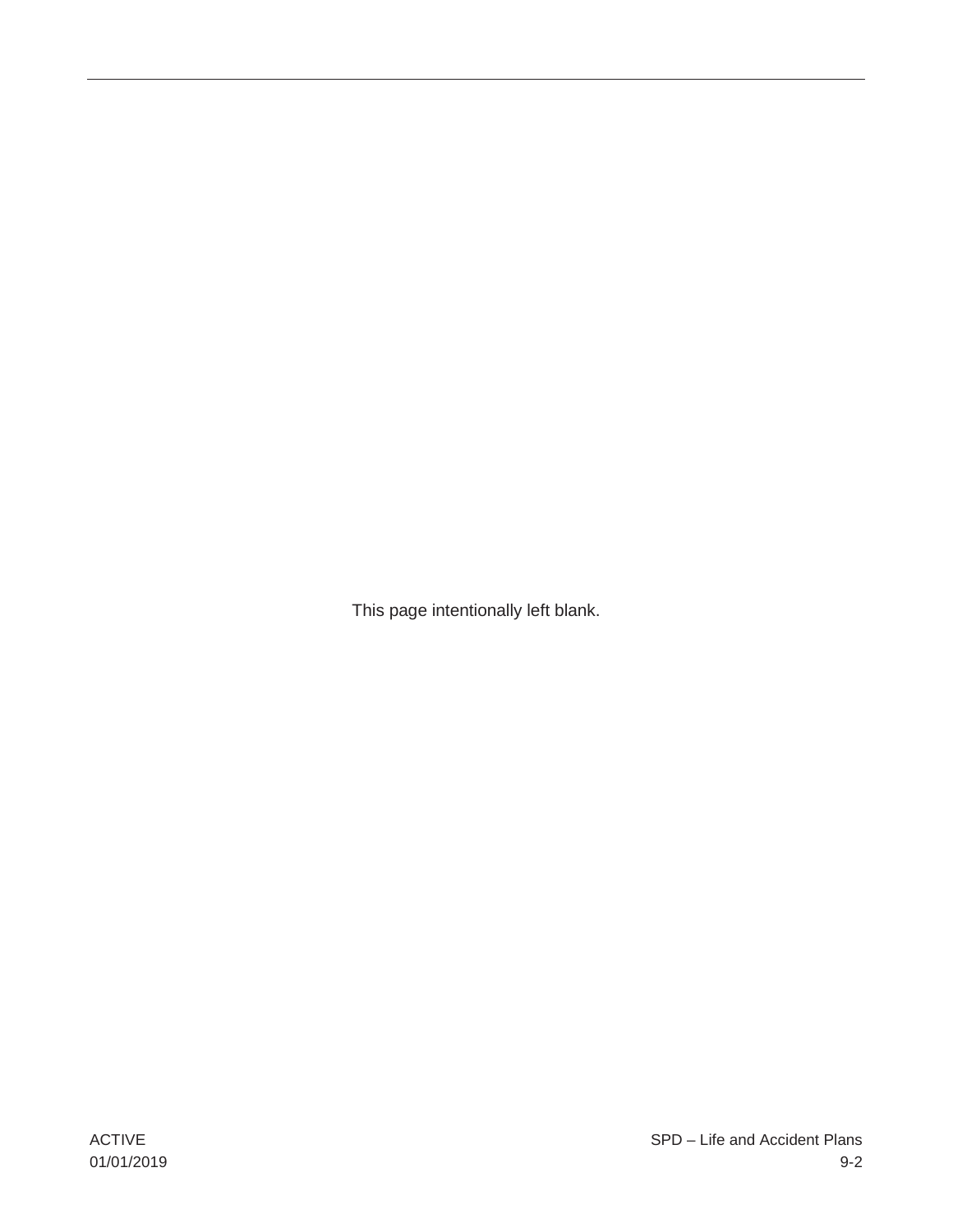# **Life and Accident Coverage**

Life and Accident benefits are designed to provide Beneficiary(ies) some financial security when a life altering event occurs.

- You must be actively at work on the date any life insurance coverage would be effective; otherwise, your coverage will be effective on the day you actively return to work.
- If your annual Pay is not an even multiple of \$1,000, then life insurance coverage may be rounded up to next higher \$1,000.
- If you continue working after age 65, your basic life and accidental death and dismemberment insurance coverages will not reduce.

# **Basic Life**

The Company provides a certain amount of life insurance to eligible Employees, which is based on your Employee work classification, as outlined below. Certain employee classifications require enrollment and payment of applicable premiums. A summary of the basic life insurance plan is also outlined below. The plan document that governs the insurance plan coverage provides details of the insurance. The benefit amount the Company provides is noted, as is any applicable retiree coverage.

#### *If you are a Y-12 non-bargaining or FCLT Employee hired prior to 1/1/2012, or an ATLC or USW Employee, then:*

- Your basic life insurance coverage pays a benefit of at least two times your Pay to your Beneficiary in case of your death from any cause.
- You and the Company share the cost of this coverage.
- If you are an active Employee over the age of 65, you may continue the coverage during active employment with no age reduction. When you terminate employment your retiree life benefit is 20% of Pay you were receiving at termination so long as you are Pension eligible and had basic life insurance coverage for at least five years prior to your retirement date.
- If you terminate, are pension eligible, and under age 65, you may continue your coverage at two times your Pay by paying your premium share. At age 65 the coverage amount is then reduced to 20% of the amount in effect, providing coverage was in effect at least five years prior to your retirement date. The premium for the reduced amount is paid by the Company.
- If you are pension eligible and have had coverage for at least one year, but less than five years immediately preceding retirement, you may receive a benefit of \$625.
- There is no option to elect a flat benefit of \$50,000 in order to avoid imputed income. However, if you elect this option no additional benefits are available upon retirement.
- Upon termination of employment, coverage is not portable but is convertible.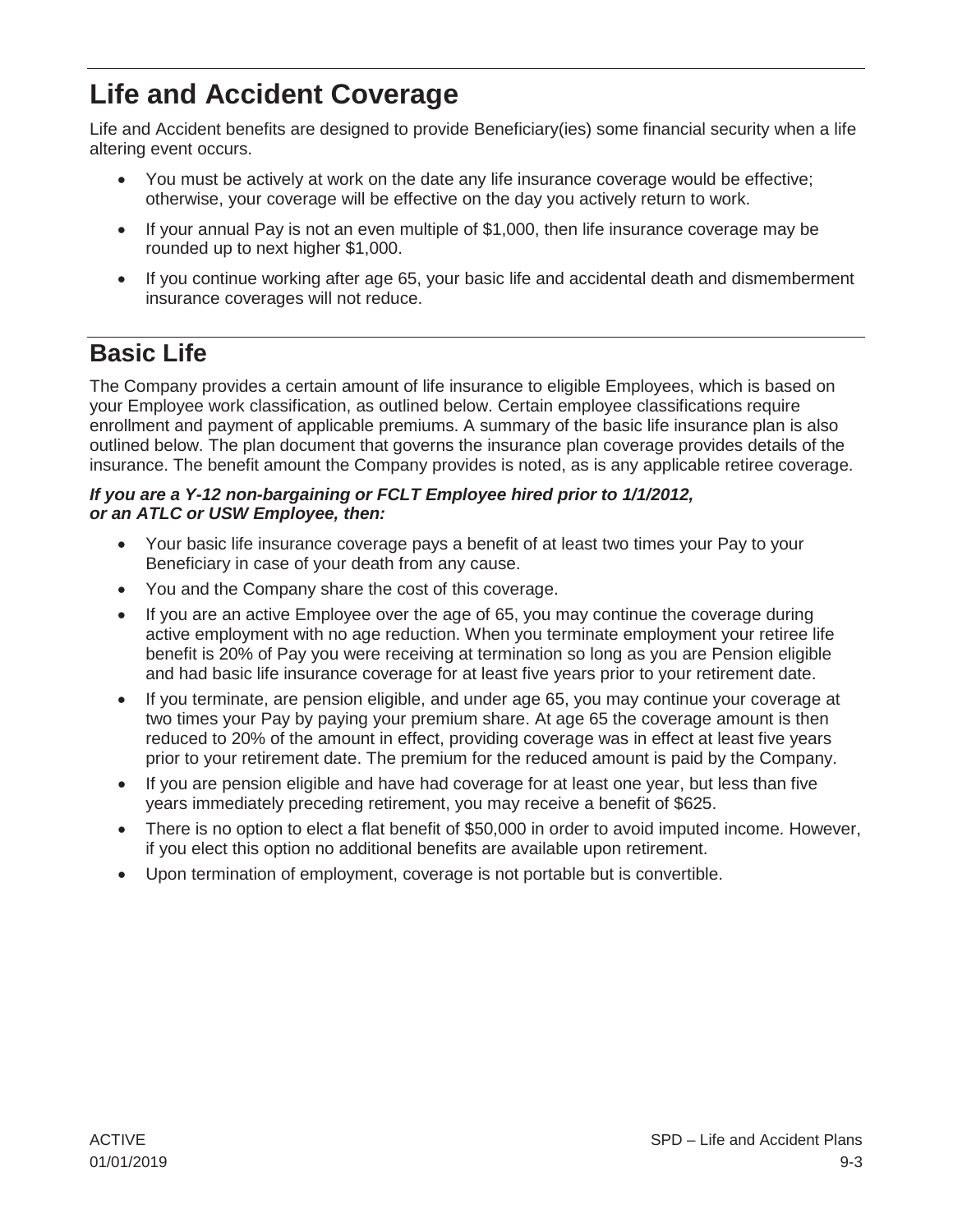*If you are a Former WSI non-bargaining Employee hired prior to 6/4/2007 (excludes subcontractors)\*; IGUA Central Alarm Station Operators, Central Training Facility Instructors, and Beta 9 Operators Employee hired prior to 1/1/2016\*; or IGUA Security Police Officer Employee hired prior to 8/15/2016\*, then:*

- Your basic life insurance coverage pays a benefit of at least two times your Pay, up to a maximum of \$500,000, to your Beneficiary in case of your death from any cause.
- You and the Company share the cost of this coverage.
- There is no option to elect a flat benefit of \$50,000 in order to avoid imputed income.
- If you are an active Employee over the age of 65 who is eligible for a pension benefit when you terminate as a retiree, you may continue the coverage with no age reduction.
- The coverage provides a retiree life benefit. For you to be eligible for the retiree life benefit, you must be pension eligible and have had coverage for at least one year immediately preceding retirement.
- If you terminate, are pension eligible, and under age 65, you may continue your coverage at two times your Pay by paying your premium share. At age 65, your coverage amount is then reduced to 20% of the amount in effect, providing coverage was in effect at least five years prior to your retirement date. The premium for the reduced amount is paid by the Company.
- If you are pension eligible and have had coverage for at least one year, but less than five years immediately preceding retirement, you may receive a benefit of \$625.
- Upon termination of employment, coverage is convertible.

\*Due to transition, the Former WSI non-bargaining employee classification is a closed group as of 10/29/2012. Retirement benefits may be available under WSI Life plans for Employees with hire dates prior to 6/4/2017 (excludes subcontractors).

#### *IGUA Central Alarm Station Operators, Central Training Facility Instructors, and Beta 9 Operators Employee hired on or after 1/1/2016; or IGUA Security Police Officer Employee hired on or after 8/15/16, then:*

- Your basic life insurance coverage pays a benefit of at least two times your pay, up to a maximum of \$500,000, to your Beneficiary in case of your death from any cause.
- You and the Company share the cost of this coverage.
- There is no option to elect a flat benefit of \$50,000 in order to avoid imputed income.
- You are not eligible for the retiree life benefit.
- Upon termination of employment, coverage is portable or convertible.

#### *If you are a Y-12 non-bargaining or FCLT Employee hired 1/1/2012 or after\*\*; Pantex non-bargaining Employee effective 1/1/2015;*

#### *Y-12 non-bargaining Employee who did not have basic life insurance coverage as of 12/31/2014; or*

#### *MTC Employee actively at work* **on or after** *3/1/2016, then*

- Your basic life insurance coverage pays a benefit of one times your Pay, up to a maximum of \$1,000,000.
- You may elect a flat benefit of \$50,000 in order to avoid imputed income.
- The Company pays the cost of the coverage. No additional benefits are available upon retirement.
- Upon termination of employment, coverage is portable and convertible.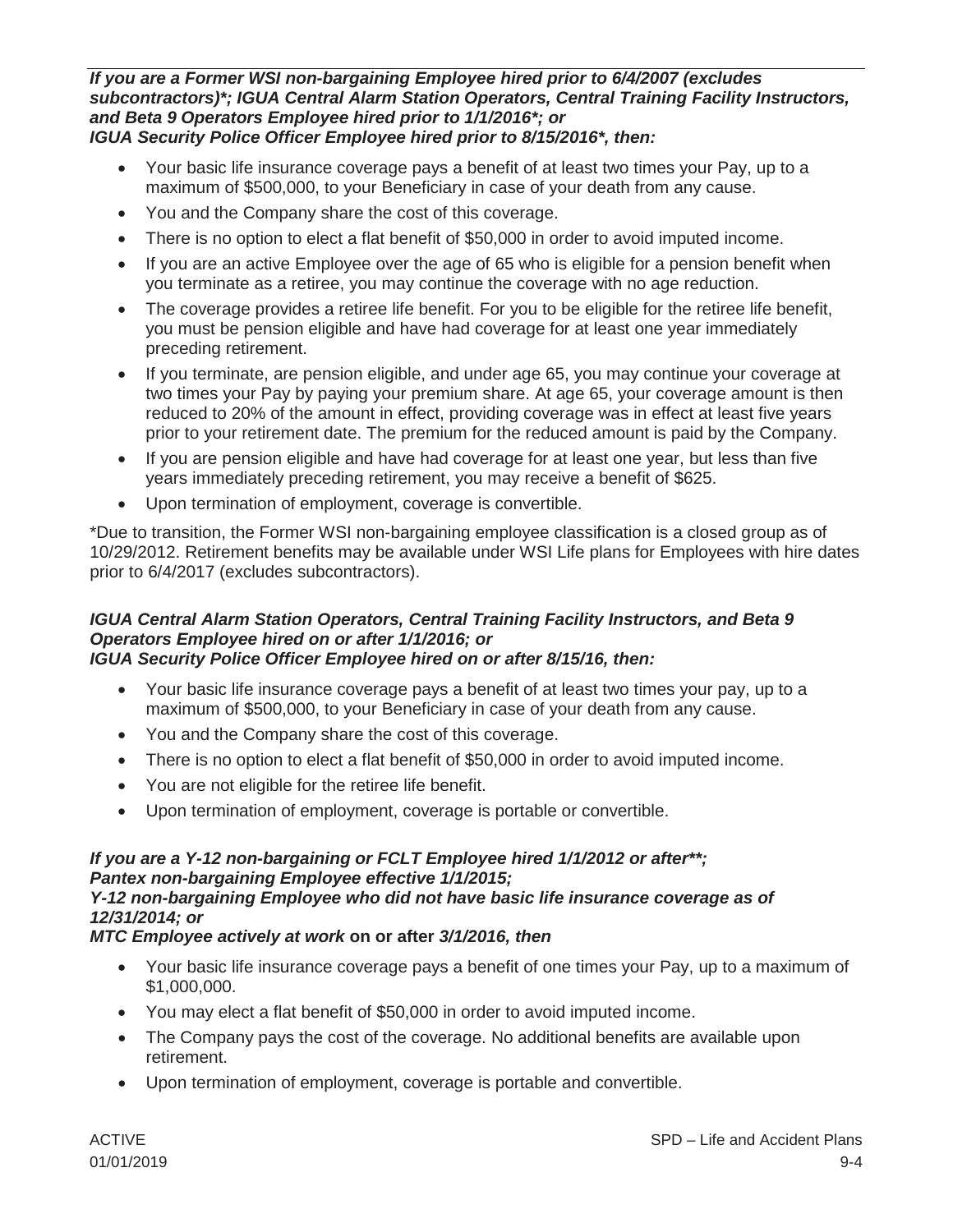\*\*Y-12 non-bargaining Employees hired between 1/1/2012 and 12/31/2014 had the option to elect two times Pay coverage. Effective 1/1/2015, the basic life coverage for Y-12 non-bargaining Employees hired on or after 1/1/2012 reduced to one times Pay.

#### *If you are a PGU Employee your basic life insurance coverage is:*

| <b>Basic Annual Earnings</b>    | <b>Basic Life Insurance</b> |
|---------------------------------|-----------------------------|
| \$20,000 and under              | \$20,000                    |
| \$20,001 but less than \$25,001 | \$25,000                    |
| \$25,001 but less than \$30,001 | \$30,000                    |
| \$30,001 but less than \$40,001 | \$40,000                    |
| \$40,001 or over                | \$50,000                    |

- The Company pays for the cost of coverage. No additional benefits are available upon retirement.
- Upon termination of employment, coverage is portable and convertible.

#### **Basic Life Benefit During Active Service**

- You must be actively at work on the date any basic life insurance coverage would be effective; otherwise, your coverage will be effective on the day you actively return to work.
- If you continue working after age 65, your basic life insurance coverage will not reduce.
- When your Pay increases your basic life insurance coverage amount will automatically increase. If your Pay decreases, your basic life insurance coverage amount will not decrease unless you request in writing to be insured for the lower amount. There is one important exception to this "no change" rule. If the decrease is part of a general reduction in Pay or hours affecting all Employees at your site, department, or other identifiable group, your basic life insurance will be reduced if your new Pay rate puts you in a lower coverage level. Any change will be effective immediately.
- If you are on leave of absence, Long-Term Disability, or strike at the time a Pay change is effective, any increase or reduction in basic life insurance will take place upon your return to work.

#### **Basic Life Benefit During Long-Term Disability**

#### **All Employees except MTC and Pantex non-bargaining:**

- You become Totally Disabled during active service and before age 63, your basic life insurance will continue at the level in effect at the time your Total Disability began, for as long as you remain Totally Disabled, or until you reach age 65, whichever is earlier. If you become Totally Disabled on or after age 63, your basic life insurance will continue at the level in effect at the time your Total Disability began, for as long as you remain Totally Disabled for two years after your Total Disability began, but not beyond age 70.
- At age 65 or at the expiration of the two-year period, if later, you may be eligible to continue a portion of your basic life insurance amount. You may contact the Benefit Plans Office to obtain a form showing your basic life coverage amount for MetLife to see if you may utilize a portability or conversion of coverage feature to obtain an individual policy. (Portability of coverage is not applicable to Y-12 non-bargaining Employees hired prior to 1/1/2012.)

**Note**: For Y-12 bargaining unit (except FCLT) Employees, coverage will continue at no cost after 13 weeks of continuous disability.

**Note**: MTC and Pantex non-bargaining Employees coverage may be convertible to an individual policy.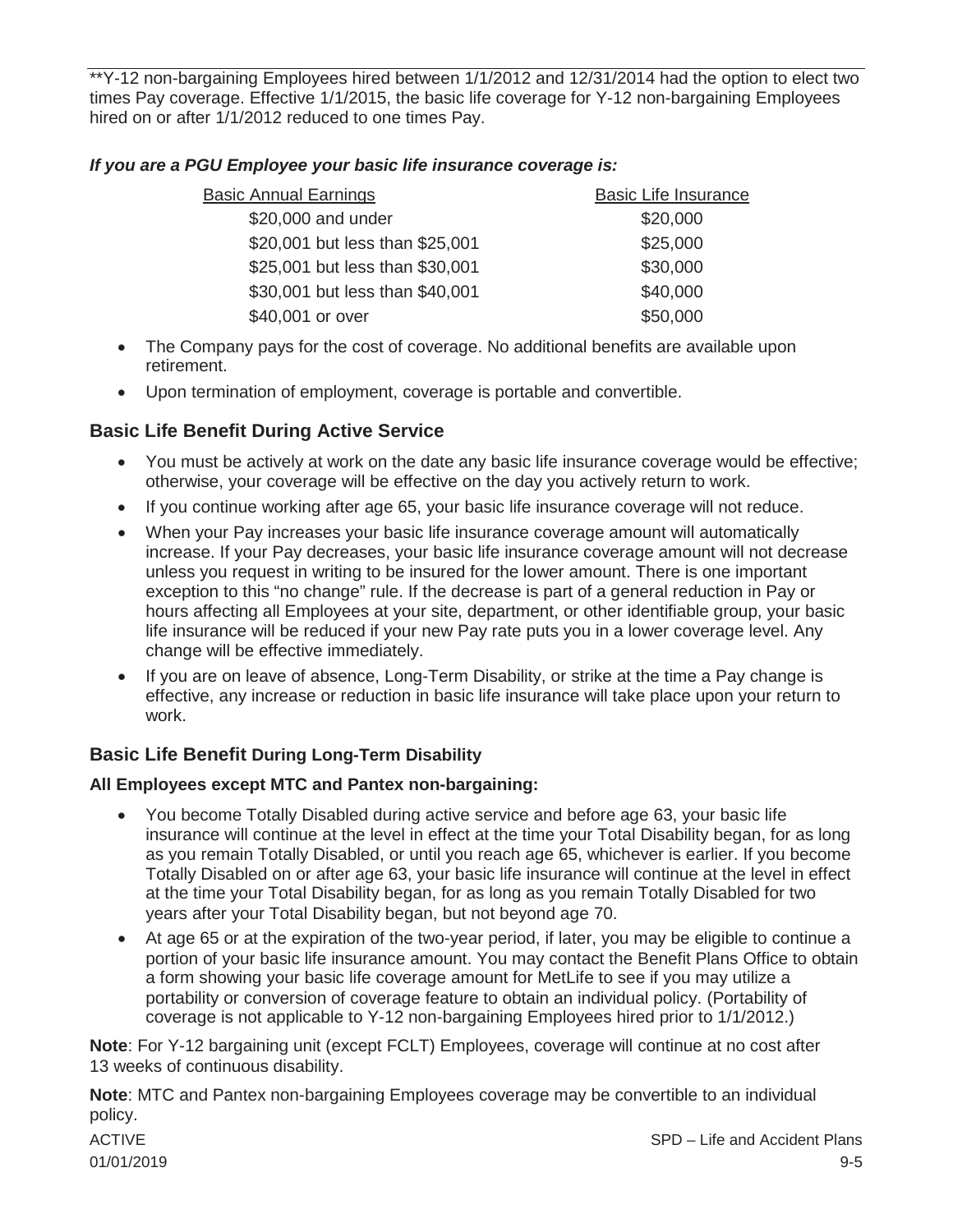# **Basic Accidental Death & Dismemberment (AD&D)**

Effective 1/1/2015, the Company provides Basic AD&D insurance to eligible Employees, which is based on your Employee classification, as outlined below. This insurance provides benefits only in the event of an accident. The Company pays the premium.

- You must be participating in basic life insurance in order to be eligible for AD&D.
- Under basic AD&D coverage, you may be eligible for a benefit payment if you should lose eye sight, speech, hearing, a limb, or become paralyzed as a direct result of an accident.
- Benefits are payable to your Beneficiary in the event of your accidental death.
- $\bullet$  If you should die as a result of and within 12 months of the date of an accident, the full amount of your coverage are paid to your Beneficiary in a lump sum.
- Your Beneficiary is the same as designated under your basic life benefit.
- Dismemberment benefits are paid to the Employee.
- **•** Benefits terminate upon retirement or termination.
- Coverage is portable, but is not convertible.

#### *If you are a non-bargaining or FCLT Employee, or a MTC Employee actively at work on or after 3/1/2016, then:*

- Your AD&D coverage pays a benefit of one times your Pay up to a maximum of \$1,000,000.
- The Company pays for the coverage.
- Upon termination of employment, coverage is portable. No additional benefits are available upon retirement.
- Imputed income is not applicable to AD&D coverage.

#### *If you are a Former WSI non-bargaining Employee hired prior to 6/4/2007 (excludes subcontractors)\*; IGUA Central Alarm Station Operators, Central Training Facility Instructors, and Beta 9 Operators Employee hired prior to 1/1/2016\*; IGUA Security Police Officer Employee hired prior to 8/15/2016\*, then:*

- Your AD&D coverage pays a benefit of two times your Pay.
- You and the Company share the cost of this coverage.
- Imputed income is not applicable to AD&D coverage.
- If you terminate, are pension eligible, and under age 65, you may continue your coverage at two times your Pay by paying your premium share. At age 65, your AD&D coverage amount is then reduced and will be equal to your reduced basic life retiree benefit amount up to a maximum amount of \$100,000.
- In order to be eligible for the retiree benefits above, you must be pension eligible and have had coverage for at least one year immediately preceding retirement.
- Upon termination of employment, coverage is portable.

#### *IGUA Central Alarm Station Operators, Central Training Facility Instructors, and Beta 9 Operators Employee hired on or after 1/1/2016; or IGUA Security Police Officer Employee hired on or after 8/15/16, then:*

- Your AD&D coverage pays a benefit of two times your pay.
- You and the Company share a cost of this coverage.
- Imputed Income is not applicable to AD&D coverage.
- Upon termination of employment, coverage is portable.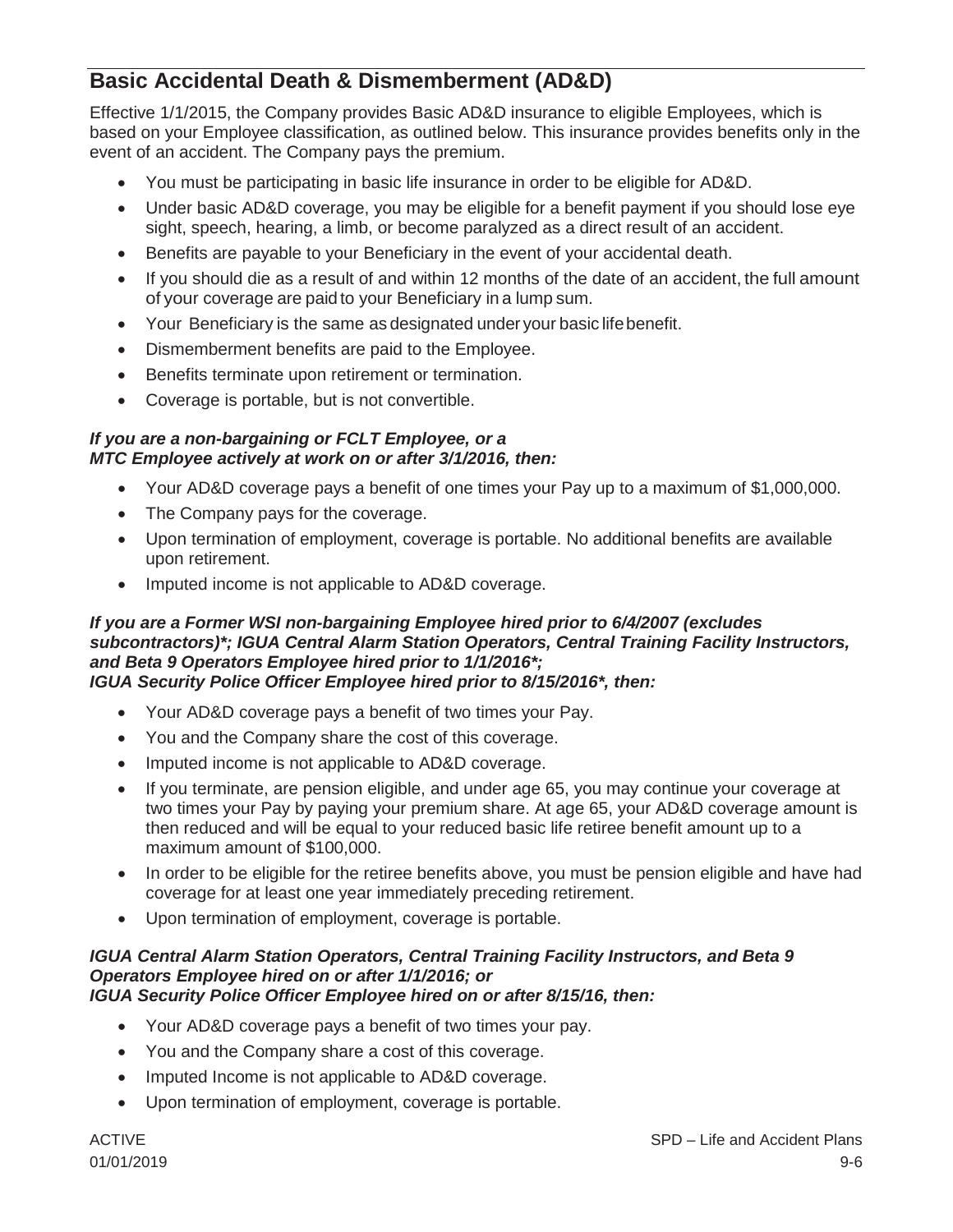#### *If you are a PGU Employee your basic AD&D coverage is:*

| <b>Basic AD&amp;D</b> |
|-----------------------|
| \$20,000              |
| \$25,000              |
| \$30,000              |
| \$40,000              |
| \$50,000              |
|                       |

- The Company pays for the coverage.
- Upon termination of employment, coverage is portable. No additional benefits are available upon retirement.
- Imputed income is not applicable to AD&D coverage.

#### **AD&D During Long-Term Disability**

#### *All Employees except MTC and Pantex non-bargaining:*

- You become Totally Disabled during active service and before age 63, your AD&D insurance will continue at the level in effect at the time your Total Disability began, for as long as you remain Totally Disabled, or until you reach age 65, whichever is earlier. If you become Totally Disabled on or after age 63, your AD&D insurance will continue at the level in effect at the time your Total Disability began, for as long as you remain Totally Disabled for two years after your Total Disability began, but not beyond age 70.
- At age 65, or at the expiration of the two-year period, if later, you may be eligible to continue a portion of your insurance amount. You may contact Benefit Plans to obtain a form showing your AD&D coverage amount for MetLife to see if you may utilize a portability or conversion of coverage feature to obtain an individual policy.

**Note**: MTC and Pantex non-bargaining Employees coverage may be portable to an individual policy.

### **Basic AD&D – Travel Assistance and Identity Theft Services**

- As a Company Employee, and participant in MetLife's AD&D coverage, you have limited benefits to Travel Assistance and Identity Theft solution services administered by Assistance USA, Inc. (AXA). This is a separate and additional option from the company-provided Business Travel Accident Insurance discussed later in this section to all Employees.
- While traveling internationally or domestically, Travel Assistance offers you and your dependents medical, travel, legal, financial, and concierge services, 24 hours a day, 365 days a year. You can receive assistance in obtaining the help you need through pre-qualified network providers worldwide.

Services include Travel and Financial Services, Medical Assistance Services, Concierge Services, Mobile Assist Service, and Identity Theft Solutions.

#### **Contact Information:**

- x Call toll free at 1-800-454-3679 or US collect 1-312-935-3783
- Visit the AXA website at http://webcorp.axa-assistance.com
	- o Login: axa, Password: travelassist

**Note:** These are services that assist you with a travel or theft situation. It is not insurance. It does not provide reimbursement of expenses for financial loss.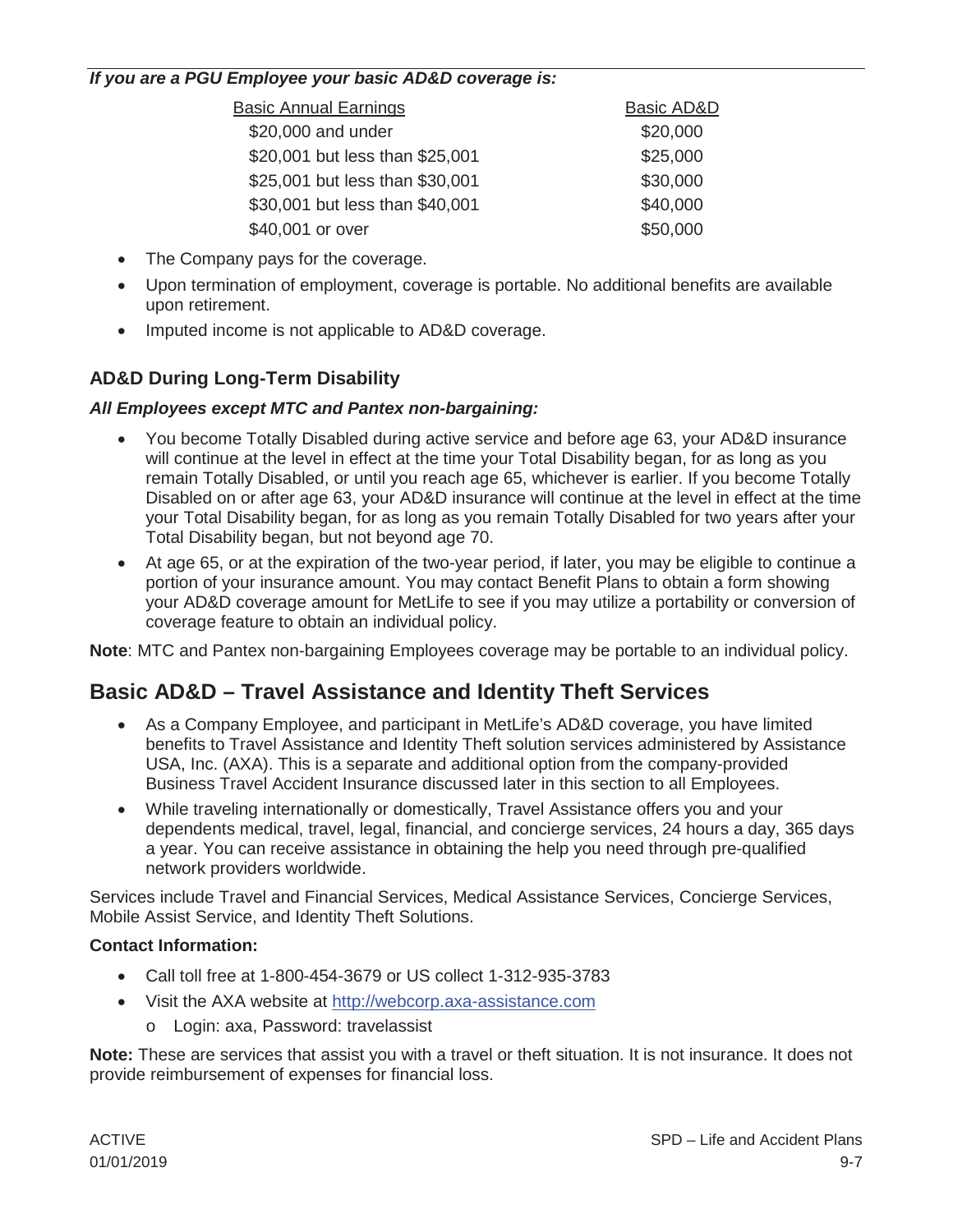# **Supplemental Insurance**

### **Group Universal Life Insurance (GUL) and Voluntary Accidental Death and Dismemberment (VAD&D)**

- Offers the opportunity for added protection through supplemental, spouse, and dependent group universal life coverage.
- If you enroll in the GUL insurance coverage you will be allowed to take advantage of a taxdeferred savings feature.
- In addition to GUL insurance, Voluntary Accidental Death and Dismemberment (VAD&D) is available and you are responsible for the cost. All active full-time non-bargaining and FCLT Employees are eligible to elect the VAD&D. The VAD&D is in addition to the basic AD&D that is provided by the Company.
- You must be actively at work on the date your coverage would be effective; otherwise, your coverage will be effective on the day you actively return to work.
- VAD&D benefits are paid in addition to any other life and accident insurance benefits you are eligible to receive.
- Additional benefits for will preparation, living will, and power of attorney may be available through your GUL coverage. Contact MetLife at 1-800-846-0124 for additional information.

#### **As an active Employee:**

- You may purchase GUL insurance coverage from one to ten times your Pay rounded to the next higher \$10,000 up to \$1,000,000 to provide greater security for your Beneficiary in case of your death from any cause.
- You may purchase GUL insurance in amounts from \$10,000 to \$100,000 in \$10,000 increments for your Spouse who is age 20 to 85.
- You may purchase GUL in the amount of \$5,000 or \$10,000 for your dependent Child(ren) from 15 days old up to age 19 years (up to age 24 years if a full-time student).
- You may purchase VAD&D insurance for your Spouse or Child(ren). For VAD&D a Child is defined as your maternal child, adopted child (including a child from the date of placement with adopting parents until the legal adoption), or stepchild; and who in each case is under age 26, unmarried, and financially supported by you.
- You may purchase VAD&D insurance coverage from one to five times your Pay rounded to the next higher \$1,000 up to a maximum of the lesser of five times Pay, or \$500,000.
- If you elect VAD&D family coverage the Spouse and dependent benefits are:
	- o Spouse Only an amount equal to 50% of your VAD&D coverage. The maximum Spouse coverage is \$250,000.
	- $\circ$  Spouse and Child(ren) an amount equal to 40% for your Spouse only and 10% for each Child of your VAD&D coverage.
	- o Child(ren) Only an amount equal to 15% of your VAD&D for each Child. The maximum Child coverage is \$75,000.
- For the purpose of determining who may become covered for insurance, the term does include any person who is on active duty in the military of any country or international authority; however, active duty for this purpose does not include weekend or summer training for the reserve forces of the United States including the National Guard; or is insured under the group policy as an Employee.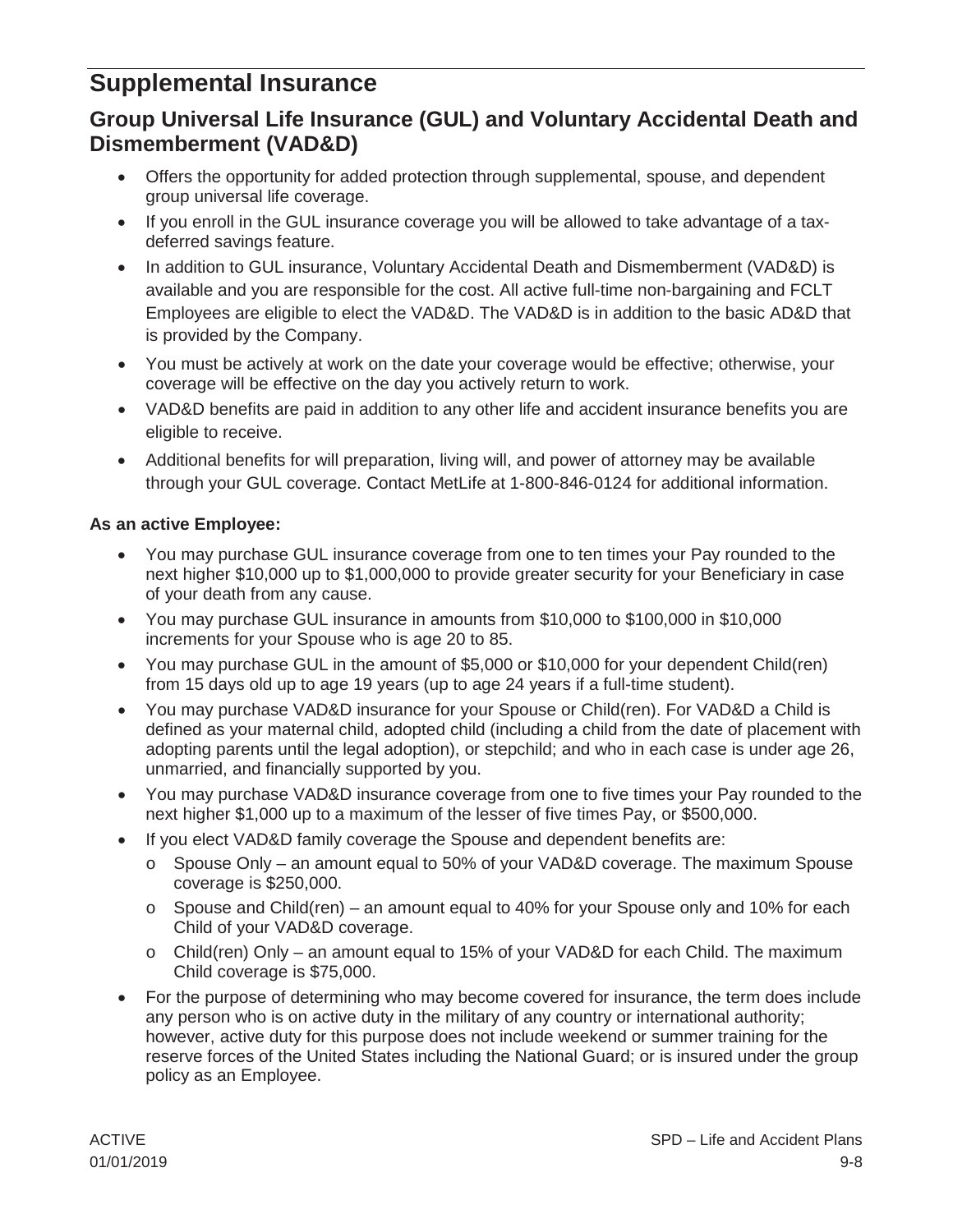- If your VAD&D Spouse or Child sustains more than one covered loss due to an accidental injury, the amount paid, on behalf of any such injured person, will not exceed the full amount.
- VAD&D coverage ends upon termination of employment. VAD&D coverage is portable.
- If you cease active work due to injury or sickness for more than six months, your VAD&D coverage will end.
- Your VAD&D Beneficiary will be the same as under your basic life coverage. If your Spouse or Child should die as result of an accidental injury and within twelve months of the date of an accident, the full amount of coverage will be paid to you.
- If you or your Spouse die as the result of an accidental injury, contact MetLife to determine if you are eligible to receive other Spouse or Child benefits such as a child care benefit or Child education benefit.
- If you die as the result of an accidental injury, your Spouse may be eligible for a Spouse education benefit.
- A hospital confinement benefit may be available if you or a dependent are confined to the hospital as a direct result of an accidental injury.

**GUL Evidence of Insurability** – You may be required to answer health questions for the insurance underwriters and wait for approval of coverage. Evidence of Insurability is required for you if:

- You are enrolling for coverage after 30 days of becoming eligible.
- You are requesting more than the lesser of two times Pay or \$300,000 in coverage.
- You are requesting an increase in coverage (for current participants).

**GUL When Coverage Ends** – Eligible Dependent coverage ends at the earliest of:

- The termination of the employer's GUL policy due to lapse, surrender, or maturity.
- The date a written request to terminate the coverage is received.
- The date the Spouse or each insured Child ceases to meet any of the eligibility requirements.
- The date the Spouse reaches age 100.
- The date of the insured employee's death.
- The date the group universal life death benefit becomes a paid-up death benefit.

#### **GUL – During Disability**

If you become Totally Disabled during active service and before age 60, your GUL insurance will continue at the level in effect at the time your Total Disability began, for as long as you remain Totally Disabled, or until you reach age 60.

The disability must have continued without interruption for at least nine months.

The coverage must be in force for one year to be eligible for this provision.

For Employees and any dependents enrolled in GUL, coverage will continue on a direct bill basis.

#### **GUL – During Retirement**

*Supplemental Group Universal Life*

Employees enrolled in GUL coverage may continue on a direct bill basis.

Dependents enrolled in GUL coverage may continue on a direct bill basis.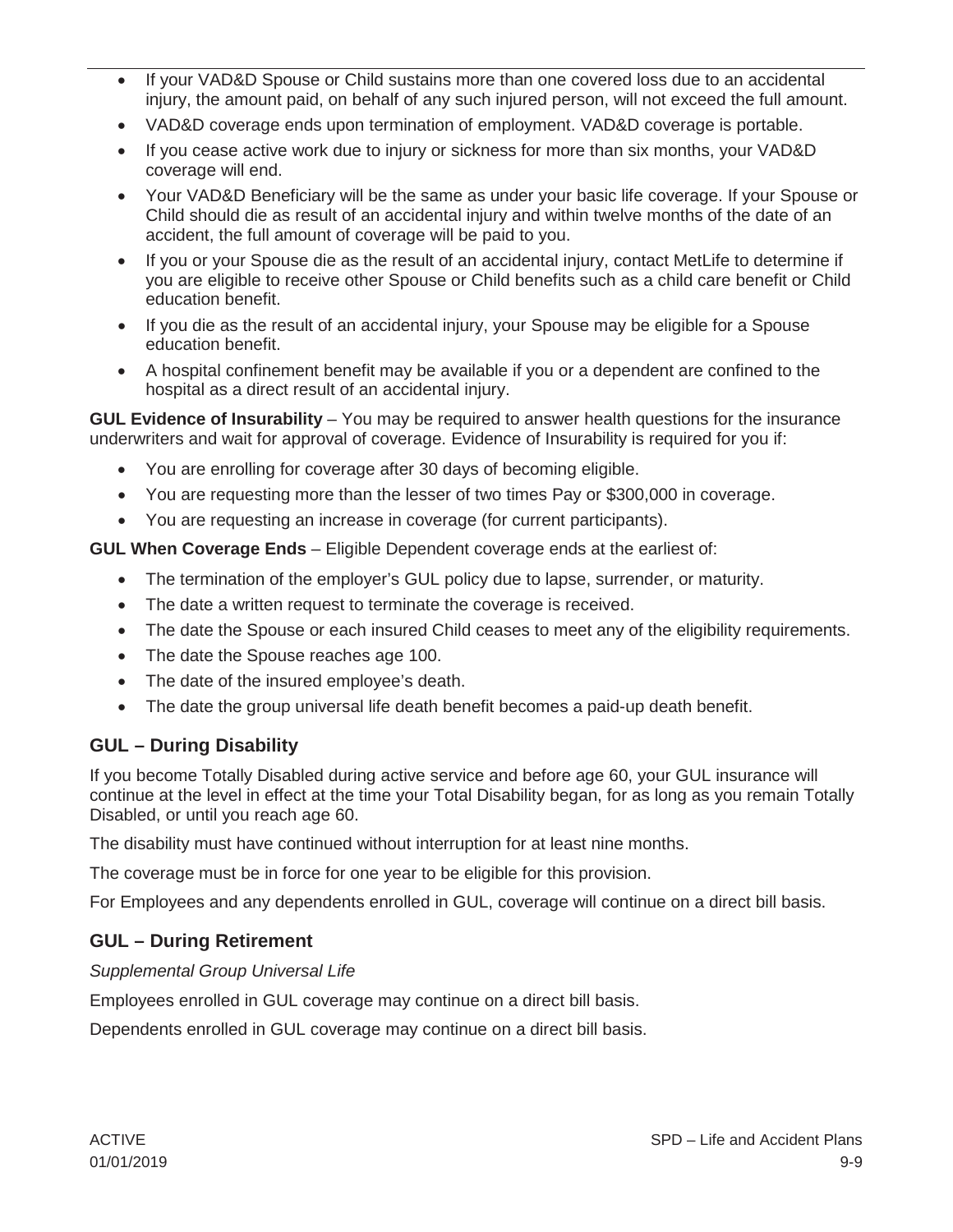# **Basic AD&D and VAD&D – Dismemberment Benefits**

If you should lose sight, speech, hearing, limb, or become paralyzed as a result of and within 12 months of the date of an accidental injury which was a direct and sole result of the accidental injury you will receive the following benefits in a lump sum.

The plan pays at 25% for the loss of:

- Thumb and index finger of the same hand
- Paralysis of one arm or leg

#### The plan pays at 50% for the loss of:

- A hand permanently severed at or above the wrist but below the elbow
- A foot permanently severed at or above the ankle but below the knee
- Sight in one eye
- Speech or loss of hearing
- Paralysis of both legs
- Paralysis of the arm and leg on either side of the body

#### The plan pays at 75% for the loss of:

- An arm permanently severed at or above the elbow
- A leg permanently severed at or above the knee

#### The plan pays at 100% for the loss of:

- Any combination of hand, foot, or sight in one eye
- Speech and loss of hearing
- Brain Damage

#### Coma:

 $\bullet$  1% monthly beginning on the 7<sup>th</sup> day of the Coma for a duration of the Coma to a maximum of 60 months.

#### **Note: If you sustain more than one covered loss due to an accidental injury, the amount MetLife will pay on behalf of any such injured person will not exceed the full amount of coverage.**

#### *"Loss" is defined in the glossary.*

**Workplace Felonious Assault Benefit** – If you are injured or die as the result of an accidental injury caused by a felonious assault by another person and committed at your Company while you are on site at your Company, an additional benefit equal to the lesser of 50% of the full amount of coverage or \$25,000 is payable. This benefit will be paid in a lump sum to you, if alive, otherwise to your Beneficiary.

# **Exclusions** – **MetLife**

Applies to the following plans:

- **Basic Accidental Death and Dismemberment (AD&D)**
- x **Voluntary Accidental Death and Dismemberment (VAD&D)**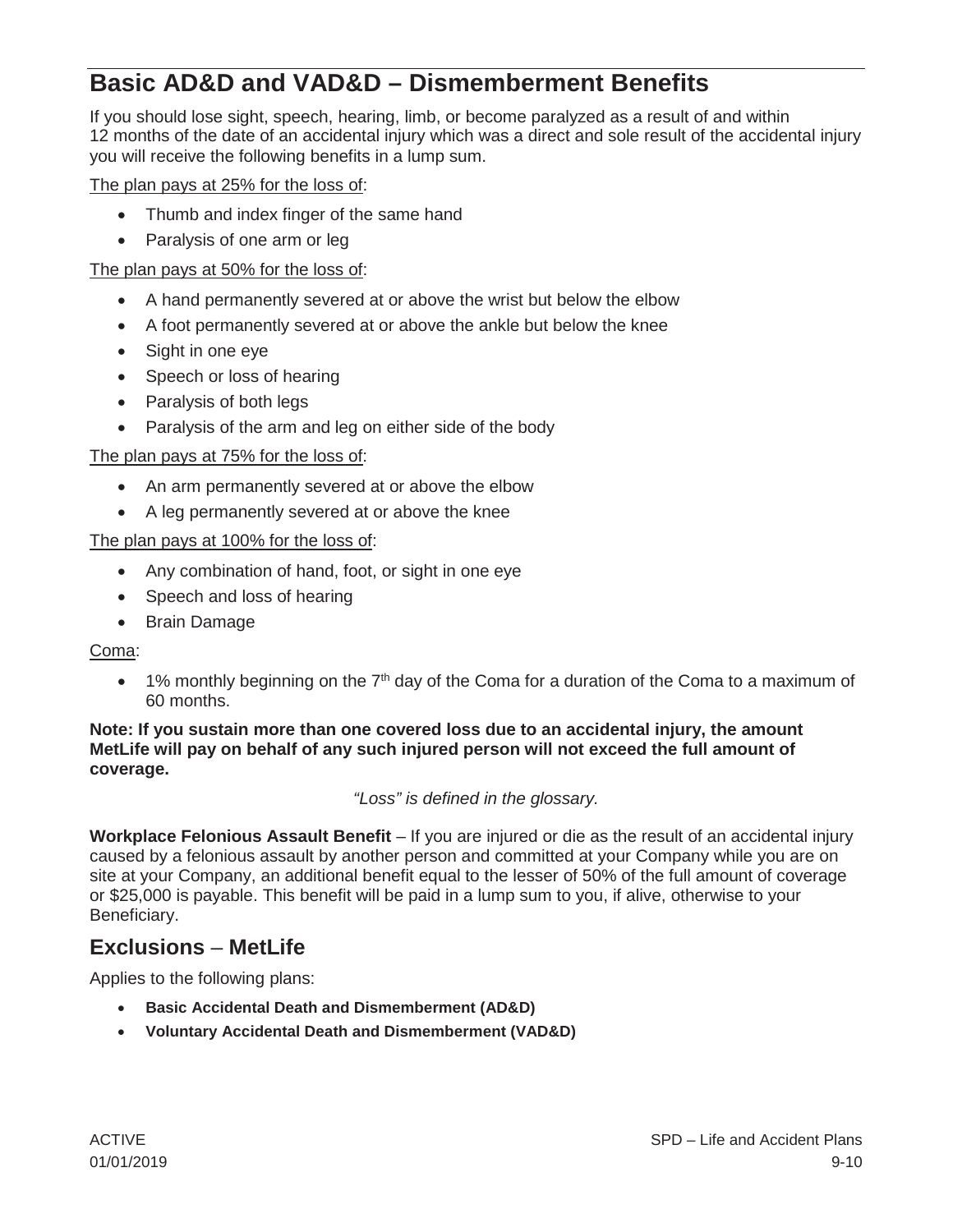#### **Benefits will not be paid under this section for any loss caused or contributed to or by:**

- physical or mental illness or infirmity, or the diagnosis or treatment of such illness or infirmity;
- infection, other than infection occurring in an external accidental wound or from food poisoning;
- suicide or attempted suicide;
- intentionally self-inflicted injury;
- service in the armed forces of any country or international authority. However, service in reserve forces does not constitute service in the armed forces, unless in connection with such reserve service an individual is on active military duty as determined by the applicable military authority other than weekend or summer training. For purposes of this provision, reserve forces are defined as reserve forces of any branch of the military of the United States or of any other country or international authority, including but not limited to the National Guard of the United States or the national guard of any other country;
- any incident related to travel in an aircraft as a pilot, crew member, flight student, or while acting in any capacity other than as a passenger; travel in an aircraft for the purpose of parachuting or otherwise exiting from such aircraft while it is in flight, except for selfpreservation;
- travel in an aircraft or device used for testing or experimental purposes, by or for any military authority, or for travel or designed for travel beyond the earth's atmosphere;
- committing or attempting to commit a felony;
- the voluntary intake or use by any means of any drug, medication, or sedative, unless it is taken or used as prescribed by a Physician; or an "over the counter" drug, medication, or sedative taken as directed; alcohol in combination with any drug, medication, or sedative; or poison, gas, or fumes; or
- war, whether declared or undeclared; or act of war, insurrection, rebellion, or active participation in a riot.
- Exclusion for intoxication no benefits will be paid under this section for any loss if the injured party is intoxicated at the time of the incident and is the operator of a vehicle or other device involved in the incident. Intoxicated means that the injured person's blood alcohol level met or exceeded the level that creates a legal presumption of intoxication under the laws of the jurisdiction in which the incident occurred.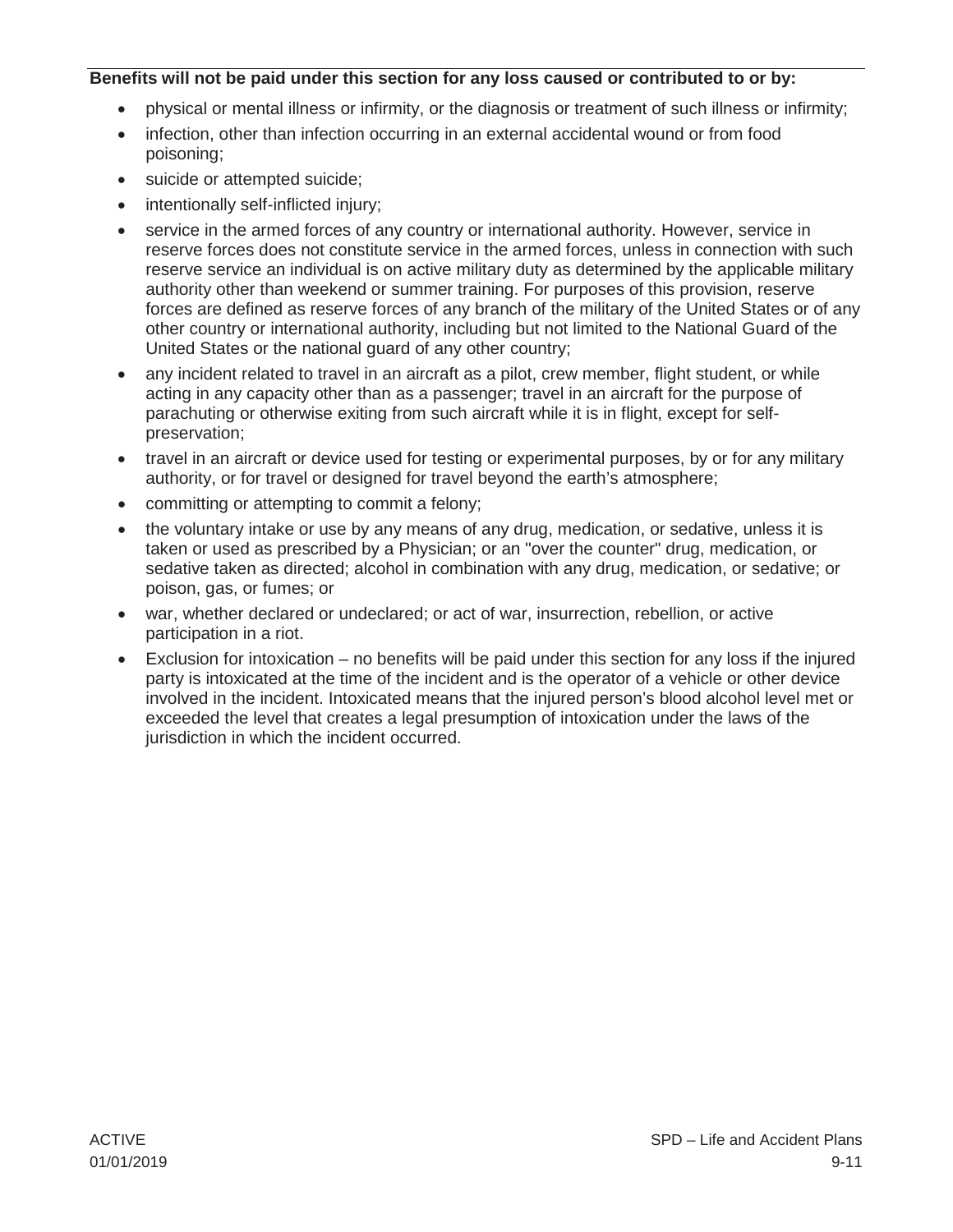# **Other Information – Under the MetLife Plans**

# **Naming your Beneficiary**

You may name anyone as your Beneficiary and you may change your Beneficiary designation at any time by completing the appropriate form available from the Benefit Plans Office. Forms are also available on the Company's internal Benefit Plans website.

For GUL coverage, you will need to contact MetLife to name or change a Beneficiary designation.

For all life and accident coverage, except GUL, the Beneficiary you name for basic life insurance benefits will automatically be your Beneficiary, unless you elect otherwise in writing. This includes business travel insurance and special accident insurance.

If you do not designate a Beneficiary or if you do not have any living Beneficiary(ies), benefits will be paid to your estate, except for GUL, business travel accident, and special accident insurance benefits, which will be paid to the first survivor among the following Beneficiaries:

- Your Spouse
- Your Child or Children
- Your mother or father
- Your sisters or brothers

You will automatically be the Beneficiary in case of the death of a family member, unless you elect otherwise in writing.

### **Costs for Coverage**

As described in the "About Your Benefits" section, you and the Company share the cost for some plans and the Company pays the cost for others.

The Company pays the cost for basic AD&D and business travel accident coverage.

#### **Tax Consequences**

Under current tax law, employer-paid insurance coverage in excess of \$50,000 may result in additional taxable income for federal income and FICA tax purposes. This additional taxable income, called imputed income, is reported on your W-2 earnings statement as "other income."

*Imputed income does not apply to accidental death and dismemberment coverage.*

# **Living Benefit**

If you are diagnosed with a terminal illness, with twelve months or less to live, and have at least \$10,000 of life insurance, you may make a one-time request to receive a portion of your life insurance benefit before you die. You must furnish satisfactory proof of your illness to the insurance company before any benefits can be paid.

You may receive up to 80% of the amount of your basic life and GUL coverage, with a maximum living benefit of \$500,000 of your basic life insurance coverage and \$500,000 of your GUL insurance coverage. Benefits will be paid in a lump sum. Living benefit payments may be taxable and may affect your eligibility for certain government benefits, such as Medicaid. In addition, the amount of benefits payable to your Beneficiary upon your death will be reduced by the amount of the living benefit that you receive.

If you wish to apply for a living benefit, please contact the Benefit Plans Office for forms and instructions for basic life coverage. Please contact MetLife for forms and instructions for GUL coverage. This is also known as the Accelerated Benefits Option (ABO).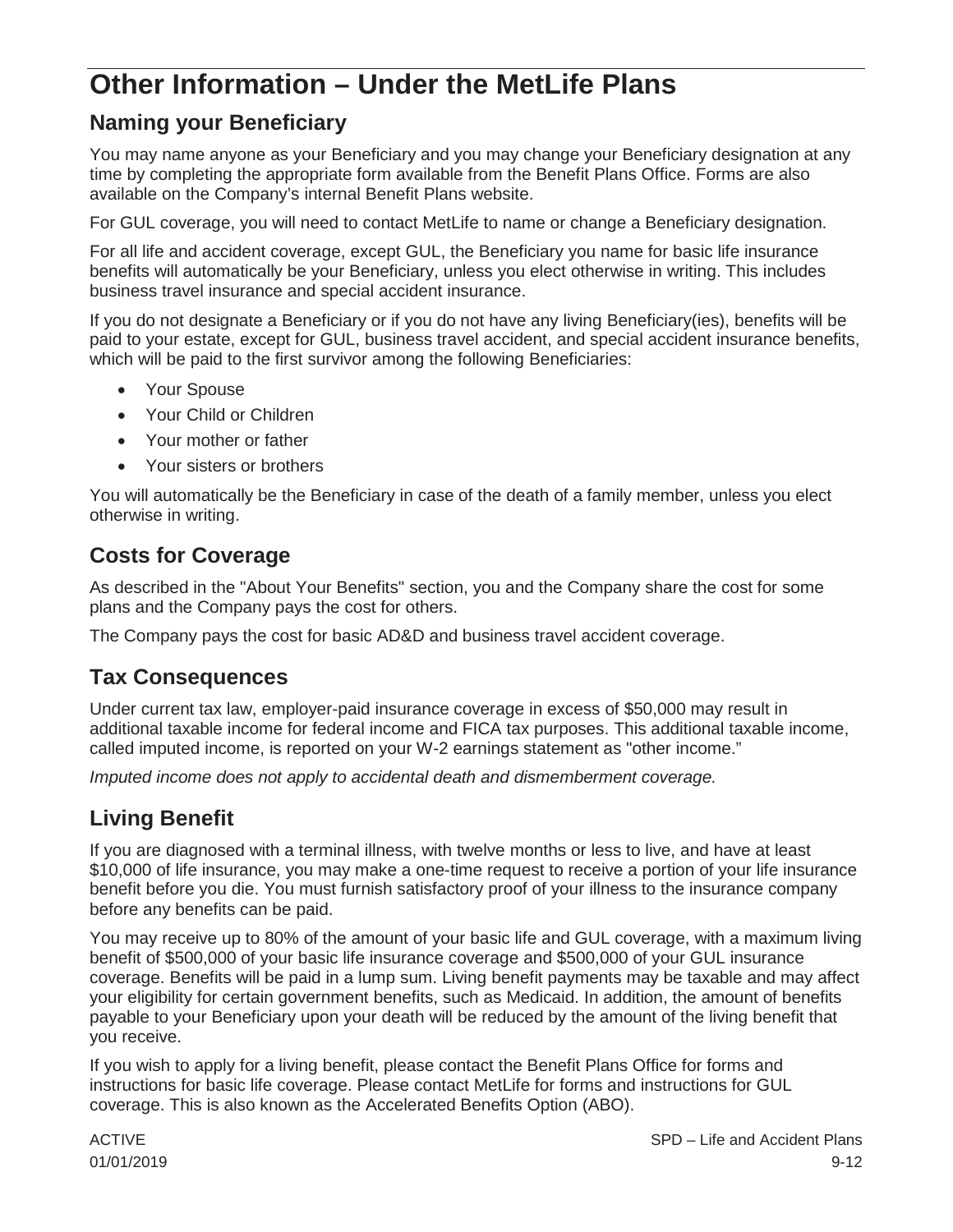# **Payment of Benefits**

If the death benefit amount payable to a Beneficiary is \$5,000 or more, the claim may be paid by the establishment of a Total Control Account (TCA). The TCA is a settlement option or method used to pay claims in full. MetLife establishes an interest-bearing account that provides your Beneficiary with immediate access to the entire amount of the insurance proceeds. MetLife pays interest on the balance in the TCA from the date it is established, and the account provides for a guaranteed minimum rate. Your Beneficiary can access the TCA balance at any time without charge or penalty, simply by writing drafts in an amount of \$250 or more. Your Beneficiary may withdraw the entire amount of the benefit payment immediately if he or she wishes. **Note:** The TCA is not a bank account and is not a checking, savings, or money market account.

### **Conversion Privileges**

Within 31 days after your basic life insurance coverage terminates or reduces, you may convert all or part of this coverage to an individual insurance policy without taking a medical examination. The cost for individual coverage will be based on the insurance company's regular premium rates for the type and amount of insurance available to you through the conversion privilege. If your life insurance coverage terminates, you may contact the Benefit Plans Office to request a conversion form.

If your GUL, Spouse, or dependent Child GUL terminates and you did not elect the portability of coverage provision, or the case termination provision, or reduced coverage amounts due to age reductions, or class changes or plan amendment, you may apply to convert all or part of these coverages to individual insurance policies within 31 days after termination of coverage without taking a medical examination. You may contact MetLife to obtain conversion information.

Basic AD&D, VAD&D, and business travel accident insurance may not be converted.

# **Portability**

#### **Basic Life and Group Universal life**

Although premiums may differ from what you are currently paying, the cost to continue your basic life and GUL coverage under the portability option is generally less expensive than converting to an individual life insurance policy. When you elect to continue coverage under the portability option you will not lose the valuable features of the TCA (see Payment of Benefits) or the ABO (see Living Benefit).

#### **Basic Life and AD&D**

For basic life and AD&D insurance, the amount available under the portability provision is the amount of coverage you had at the time your benefits ended or when you lost coverage due to a benefit reduction upon your retirement.

At the time you elect the portability provision option, you may elect an increase in your eligible life insurance coverage in increments of \$25,000, up to a maximum ported amount of \$2,000,000. Once you select a coverage amount, you may only decrease coverage in the future; you cannot increase the amount.

To be eligible for this increased amount, you must provide satisfactory evidence of your insurability to MetLife, at your expense. If MetLife approves the increase, it will take effect on the date MetLife confirms in writing.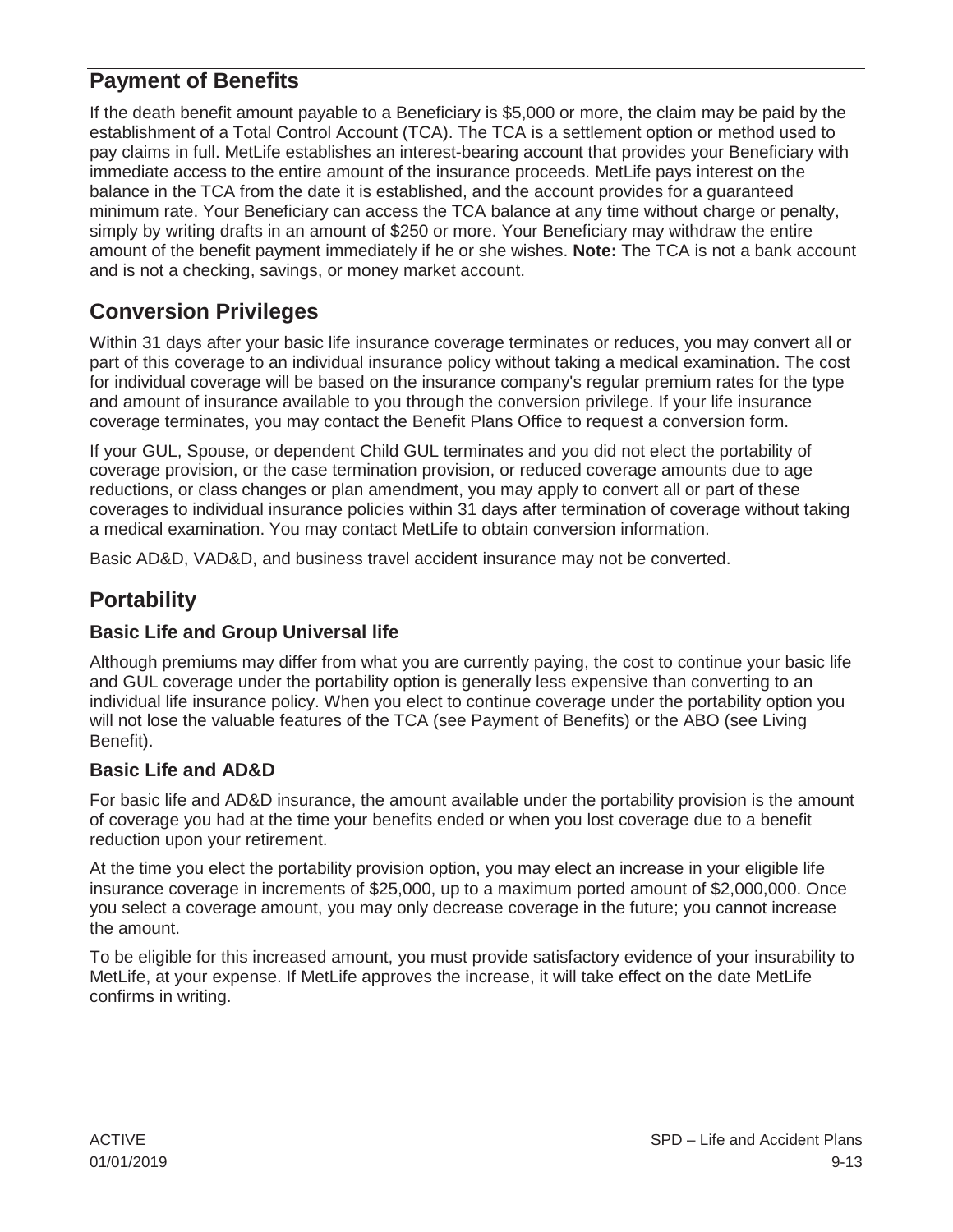#### **Group Universal Life, Spouse, and Dependent Child GUL**

The GUL, Spouse, and Dependent Child GUL can continue on a direct bill basis if coverage ends due to retirement, termination of employment, or disability. Under the portability provision, the minimum amount of coverage that you can port is \$20,000 and the maximum is the amount of GUL coverage you had at the time your GUL benefits ended.

Once you select a coverage amount, you may only decrease coverage in the future; you cannot increase the amount.

If your GUL benefits terminate, you may contact MetLife to discuss your options under the features of the plan.

**Note: You may continue GUL coverage by either porting or converting the coverage to an individual policy. If you elect portable coverage and it is reduced or ends due to age, new conversion rights may be triggered.**

### **When Coverage Ends**

**Basic life insurance ends** on the date your employment terminates for any reason other than retirement or Total and Permanent Disability.

**Group Universal Life insurance** coverage can continue on a direct bill basis at retirement or termination of employment or disability. You will need to contact MetLife to determine any action you need to take for your individual situation and within what timeframe.

**Dependent Spouse or Child GUL insurance coverage ends** the earlier of the date a written request to terminate the coverage is received, the date the Spouse turns 100, the date the insured Spouse or Child ceases to meet any of the eligibility requirements or the date of the Employee's death. You will need to contact MetLife to determine any action you need to take for your individual situation and within the required timeframe.

#### **Basic life insurance, Accidental Death and Dismemberment (AD&D), Voluntary Accidental Death and Dismemberment (VAD&D), and Group Universal Life**

Benefits will be paid if you should die in a circumstance or event otherwise covered by these life insurance benefits within the 31-day period after your coverage terminates.

# **Business Travel Accident Insurance**

*Provided through Cigna Group Insurance*

Benefits are payable to your Beneficiary in case of your death as a result of an accident that occurs while you are traveling on a Business Trip (as defined in the Glossary). This does not include commuting to or from work. If your Spouse and/or Eligible Dependent Children are authorized to travel with you, they may also be covered for accidental death or dismemberment. Business travel accident insurance pays benefits to you if you should lose sight, speech, hearing, or limb or become paralyzed or totally and permanently disabled.

Coverage is provided 24 hours a day during a Business Trip (as defined in the Glossary), starting when you leave your home or place of business (whichever is later) and continuing until you return to your home or place of business (whichever is earlier). Coverage is also provided while you are on a side trip or vacation that is taken in conjunction with a Business Trip, or on the Company premises to which you are permanently assigned in the event of a bomb scare, bomb search, bomb explosion, or felonious assault (committed by someone other than a fellow Employee or family member).

Business travel accident insurance benefits are paid in addition to any other life and accident insurance benefits you are eligible to receive.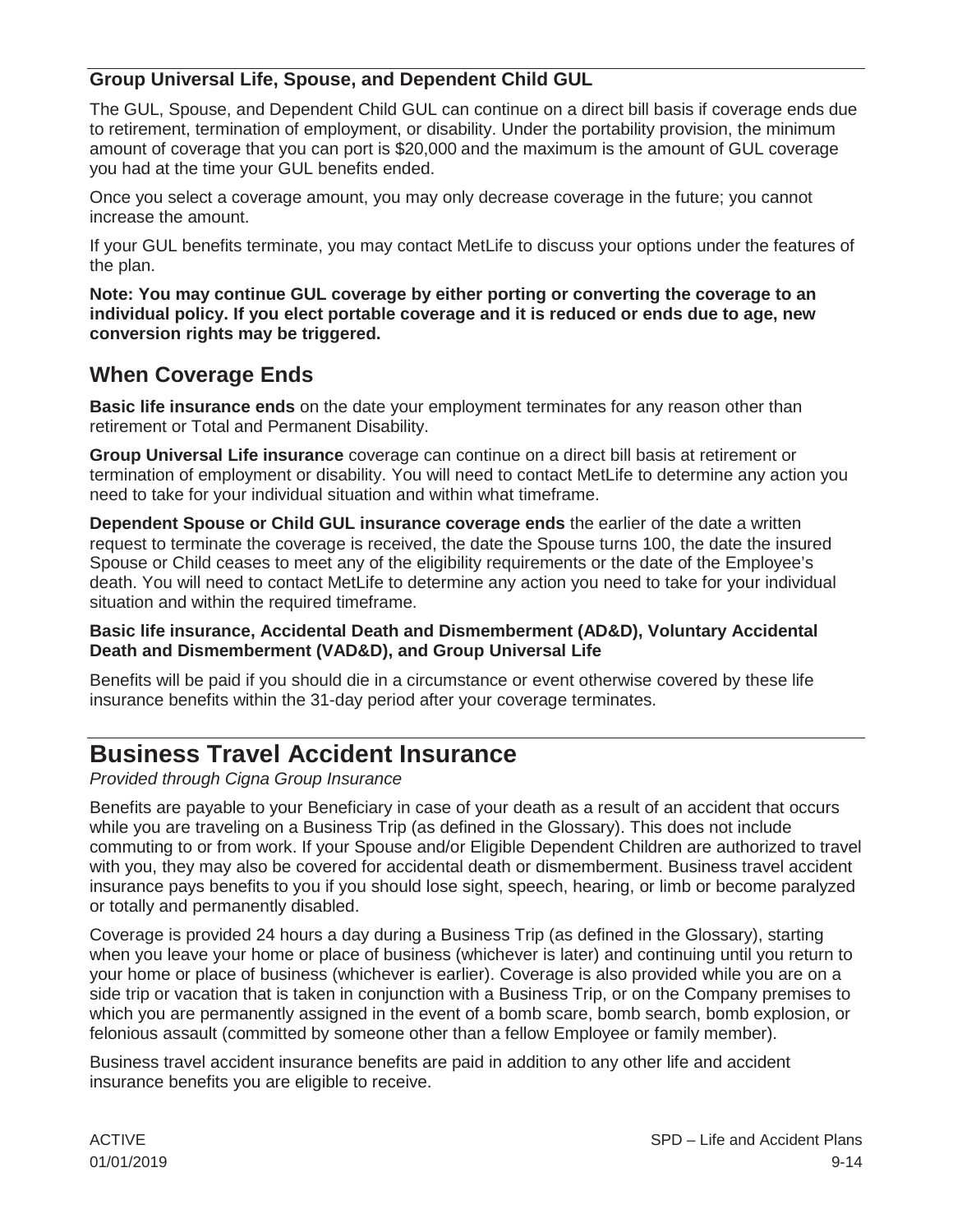#### **Benefit Amounts**

You – While you are actively employed, and until age 70, your business travel accident benefit amount equals four times your annual Pay, with a minimum benefit of \$50,000 and a maximum benefit of \$500,000. In a Company aircraft accident, your minimum benefit is \$100,000.

Your Spouse – Your Spouse's benefit amount is \$50,000, and the benefit amount for each Eligible Dependent Child is \$25,000. In a Company aircraft accident, however, their individual benefits increase to \$100,000.

A combined maximum benefit of \$5,000,000 is payable on behalf of all covered individuals in one aircraft accident. Therefore, for any aircraft accident in which more than \$5,000,000 is claimed, there will be a proportionate distribution of the \$5,000,000 maximum. In addition, a combined maximum benefit of \$10,000,000 is payable on behalf of all covered individuals involved in on premises Terrorism, on premises Bomb Scare, Search, Explosion, or on premises Felonious Assault Accident. Therefore, for any such accident in which more than \$10,000,000 is claimed, there will be a proportional distribution of the \$10,000,000 maximum for those eligible.

As an active employee age 70 and older, your benefit will be this percentage of your pre-70 benefit:

Age  $70 - 82.5%$ Age  $75 - 57.5%$ Age  $80 - 37.5%$ Age 85 – 20.0%

#### **Dismemberment Benefits**

If you, your Spouse, or your Eligible Dependent Child(ren) should lose sight, speech, hearing, or limb or become paralyzed as a result of and within one year after an accident which occurs while you are traveling on a Business Trip, you, your Spouse and your Eligible Dependent Children will receive the following benefits.

- $\bullet$  The benefit will be paid at 100% in a lump sum for the following loss:
	- o Any combination of one hand, one foot, or sight of one eye
	- o Both hands, both feet, or sight of both eyes
	- o Both speech and hearing (both ears)
	- o Quadriplegia (total paralysis of both upper and lower limbs)
- $\bullet$  The benefit will be paid at 50% in a lump sum for the following loss:
	- o One hand, one foot, sight of one eye, speech, or hearing (both ears)
	- o Paraplegia (total paralysis of both lower limbs) or Hemiplegia (total paralysis of upper and lower limbs on one side of the body)
- The benefit will be paid at 25% in a lump sum for the following loss:
	- o Thumb and index finger of same hand

If two or more of these losses are sustained in the same accident, your benefit amount will be for the loss with the largest percentage amount payable. For example, if you sustain an injury that entitles you to 25% of your benefit amount and another from the same accident that entitles you to 50%, you will be paid 50% of your benefit amount.

*"Loss" is defined in the Glossary.*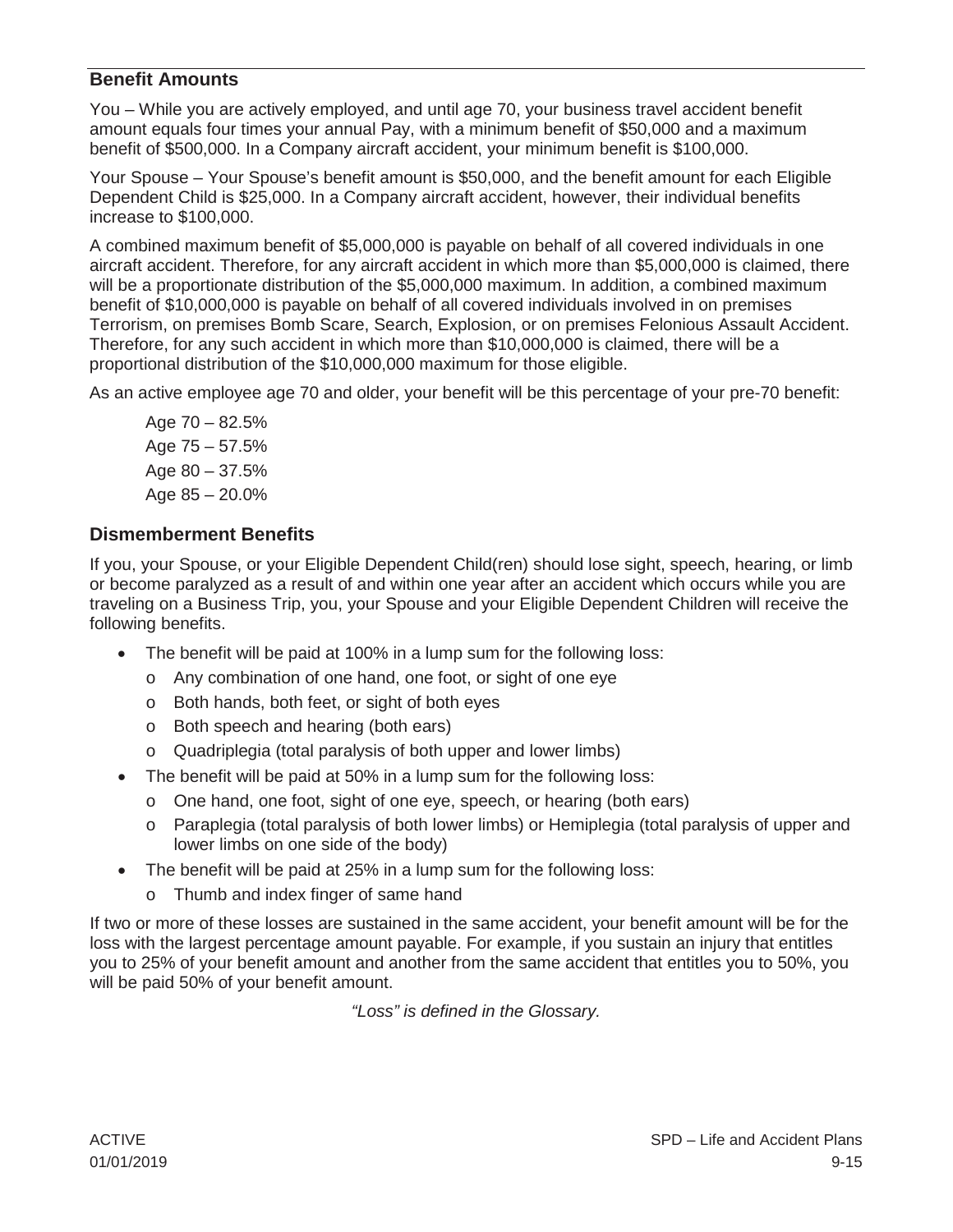#### **Payment of Benefits**

#### **Death Benefits**

If you should die as a result of and within one year after an accident which occurs while you are traveling on a Business Trip, the full amount of your business travel accident benefit will be paid to your Beneficiary in a lump sum. In the event of your Spouse's or Eligible Dependent Child's death, you will receive their full benefit amount.

**Note:** Unless you have otherwise submitted in writing, your Beneficiary will be the Beneficiary designated under your basic life benefit.

#### **Seat Belt Benefit**

An extra benefit is payable if you or an Eligible Dependent on a Business Trip dies as a result of injuries sustained while driving or riding in a private passenger car equipped with seat belts. If the eligible person was wearing a seat belt (or protected by a child restraint as defined by state law) certified in the official report of the accident, or by the investigating officer at the time of the accident, that person's benefit will be increased 10%, up to an additional \$10,000. If it is unclear whether the eligible person was wearing the required protection, the plan will pay \$1,000 to the Beneficiary.

#### **Total and Permanent Disability Benefits**

- If within 365 days of a covered accident you become Totally and Permanently Disabled as a result of an injury sustained in the accident, you will receive a lump-sum payment after you have been Totally and Permanently Disabled for 12 consecutive months. The amount of this payment will be your full benefit amount, less any other amount payable from this plan as a dismemberment benefit for the same accident.
- You must have been under age 70 at the time of the covered accident to receive Total and Permanent Disability benefits under this plan.

#### **Exclusions**

Business travel accident benefits are not payable for losses or death caused by:

- Illness or disease
- Bacterial infections; this exclusion does not apply to infection in an accidental cut or wound, or due to food poisoning
- Commission of a common law felony by the covered individual
- Intentionally self-inflicted injury or suicide
- Flying in a rocket-propelled aircraft
- Flying in any private aircraft being used on Company business
- $\bullet$  Crop dusting
- War or any act of war in the United States or any nation of which you permanently reside (there is war risk coverage outside the United States); this exclusion does not apply to the hijacking or air piracy of any conveyance used during a covered trip or Acts of Terrorism while traveling on a covered trip, or on any premises of the Company
- Service in the armed forces of any country
- $\bullet$  A motor vehicle accident, if driving is a primary duty of your occupation (e.g., truck driver, courier, etc.)
- Commuting to and from work
- Flying in any aircraft other than a properly licensed and piloted commercial, chartered, corporate, or other Company-approved aircraft.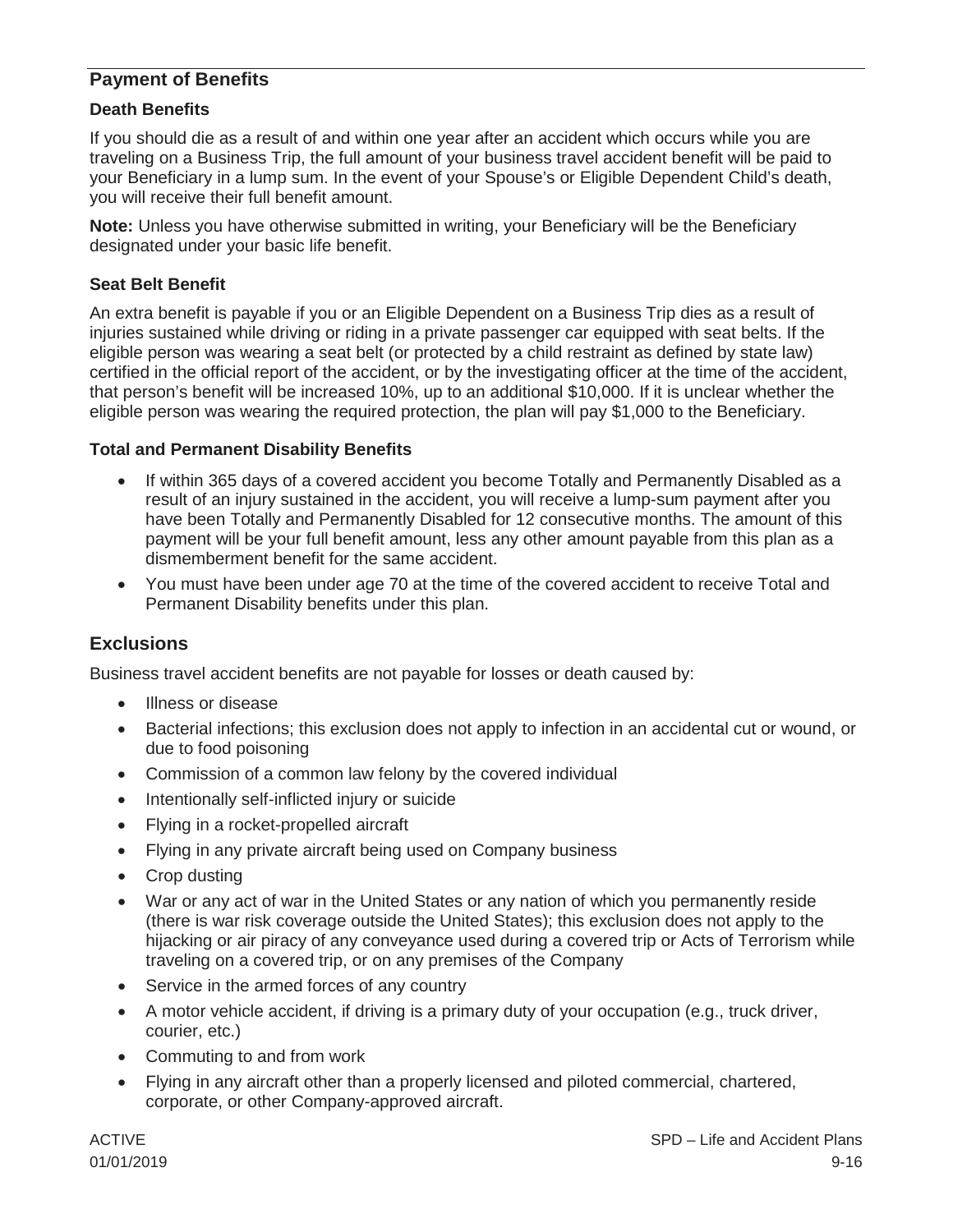#### **Travel Assistance Services – Business Travel**

Travel assistance services are available 24 hours a day, 365 days a year while traveling on Company business at least 100 miles from your place of residence. Services range from pre-departure information to replacing lost passports to coordinating emergency medical evacuations. Please call 1-888-226-4567 within the United States and Canada or call collect 1-202-331-7635 from any other location. Travel assistance services are provided by Cigna Secure Travel under a contract with General Global Assistance. Emergency services must be coordinated through Cigna Secure Travel.

*This program is not insurance and does not provide reimbursement of expenses for financial loss. A covered Employee is responsible for any advances, payments, travel-related or replacement costs, and must provide confirmation of reimbursement. Credit card(s) used to guarantee reimbursement must have sufficient available credit limit to cover the amount of the advance.*

#### **Emergency Medical Evacuation**

When necessary, Cigna Secure Travel will arrange and pay for your transportation to the nearest adequate medical facility that can properly treat your condition.

#### **Repatriation Benefit**

If you die while traveling, Cigna Secure Travel will arrange and pay for all necessary government authorization, and pay for the return of your remains to your place of residence for burial.

# **Special Accident Insurance (Bargaining Unit Only, excluding FCLT and MTC)**

*Provided through Cigna Group Insurance as a Benefit Rider to business travel insurance as a voluntary plan*

Special accident insurance is available on a voluntary basis. This coverage provides extra financial security for you and your family in the event of accidental death, dismemberment, or paralysis.

Coverage is provided 24 hours a day anywhere in the world, on or off the job, on business or vacation, and at home.

Special accident insurance benefits are paid in addition to any other life and accident insurance benefits you are eligible to receive.

#### **Coverage Amount**

You can elect special accident insurance coverage from \$20,000 to \$500,000 in \$10,000 increments. You may elect coverage greater than \$250,000, only if the amount you choose does not exceed ten times your annual Pay.

If you want to cover your Spouse and Eligible Dependent Children, you can elect family coverage. The benefit amount for family members is a percentage of your benefit amount and is based on the composition of your family at the time of loss, as follows:

| If you have these<br>dependents at the time of<br>loss: | <b>Your Spouse's benefit</b><br>will be: | <b>Each Child's benefit</b><br>will be: |
|---------------------------------------------------------|------------------------------------------|-----------------------------------------|
| Spouse and Children                                     | 90%                                      | <b>20%</b>                              |
| Spouse only                                             | 100%                                     | n/a                                     |
| Children only                                           | n/a                                      | 30%                                     |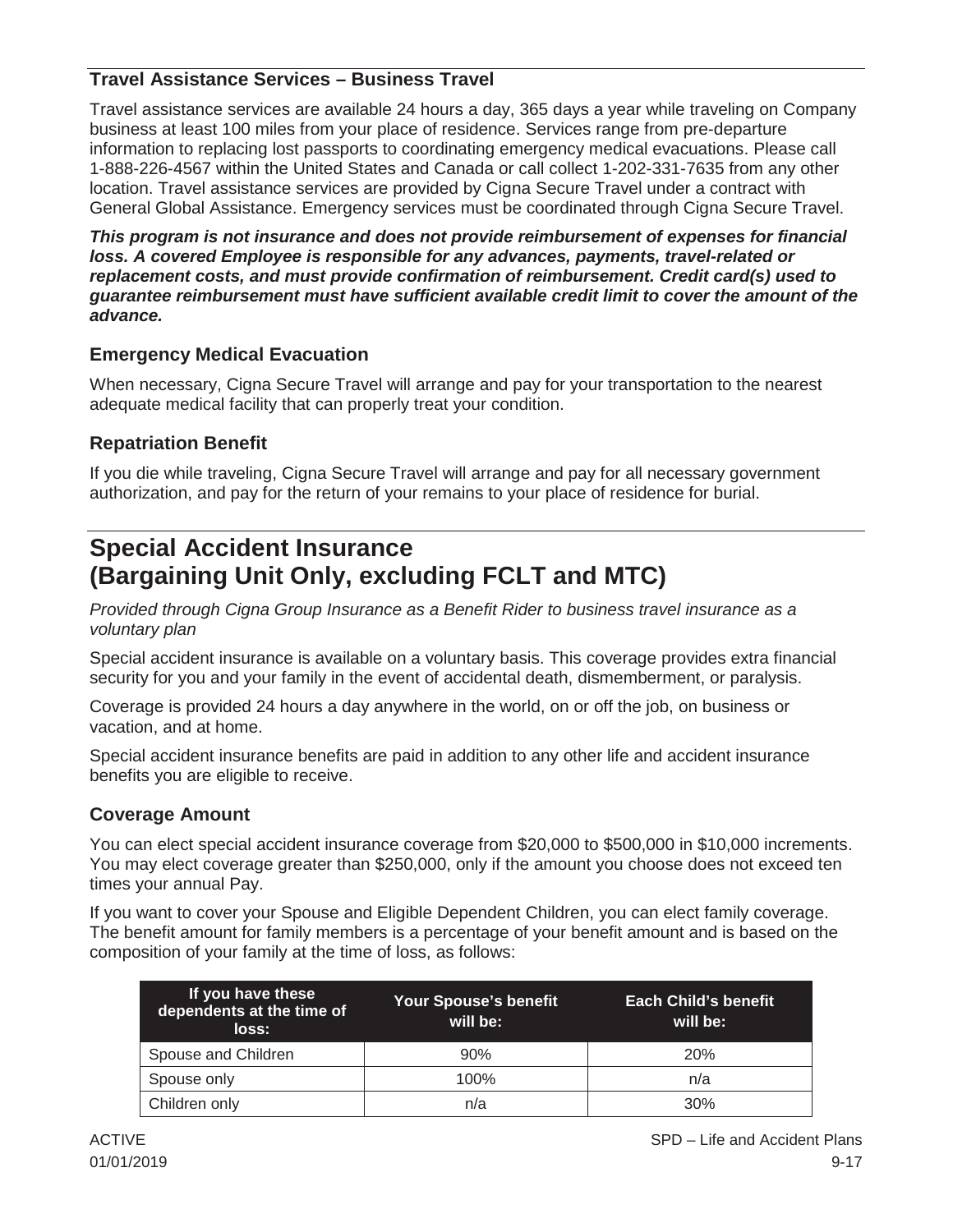As an active Employee age 70 and older, your benefit amount will be reduced as follows:

| If you are at least this age: | Your benefit will be this percentage of<br>your pre-age-70 benefit: |
|-------------------------------|---------------------------------------------------------------------|
| 70                            | 82.5%                                                               |
| 75                            | 57.5%                                                               |
| 80                            | 37.5%                                                               |
| 85                            | 20%                                                                 |

Your premiums for special accident insurance will not be reduced when your benefit is reduced.

# **Payment of Benefits**

#### **Death Benefits**

If you or a covered Eligible Dependent should die as a result of and within one year after an accident, the full benefit amount is payable to you or your Beneficiary, as applicable, in a lump sum. If you and your covered Spouse should both die in the same accident or separate accidents that occur within a 24-hour period, your Spouse's benefit will increase to 100% of your benefit. However, the combined benefit will not be more than \$1,000,000.

#### **Seat Belt Benefit**

An extra benefit is payable if you or a covered Eligible Dependent dies as a result of injuries sustained while driving or riding in a private passenger car equipped with seat belts. If the covered person was wearing a seat belt (or protected by a child restraint as defined by state law) at the time of the accident, that person's benefit will be increased 10%, up to an additional \$10,000.

If it is unclear whether the covered person was wearing the required protection, the plan will pay \$1,000 to the Beneficiary.

#### **Child Care Center Benefit**

If you elect family coverage and you or your Spouse dies as a result of an accident, an additional annual benefit of up to 3% of your special accident insurance benefit (to a maximum of \$5,000 per year for each Child) will be payable for a licensed child care center to care for your surviving Child.

To be eligible for this payment, your Child must have been enrolled in a legally licensed child care center prior to your death (or your Spouse's death) or within 365 days thereafter. This benefit will be paid once a year for up to four years, or until your Child reaches age 13, whichever comes first.

After the Child has been in child care for 12 months following the accident, the claim for child care should be submitted to the Benefit Plans Office for reimbursement. If the surviving Spouse has custody of the Child, benefits will be paid to the surviving Spouse. If there is no surviving Spouse or the Child does not live with the Spouse, benefits will be paid to the Child's legally appointed guardian.

If you had family coverage at the time of the accident, but no Children are eligible for the child care benefit, a one-time \$1,500 payment will be made to your Beneficiary.

#### **Education Benefit**

If you elect family coverage and then lose your life as the result of an accident, an annual education benefit of an additional 5% of your benefit amount, up to \$15,000 a year, is payable on behalf of any dependent Child who, on the accident date, is:

- **Enrolled as a full-time student in any institution of higher learning beyond the 12th grade.**
- **Enrolled in the 12<sup>th</sup> grade and, within 365 days after the accident, enrolls as a full-time student** in an institution of higher learning beyond the  $12<sup>th</sup>$  grade.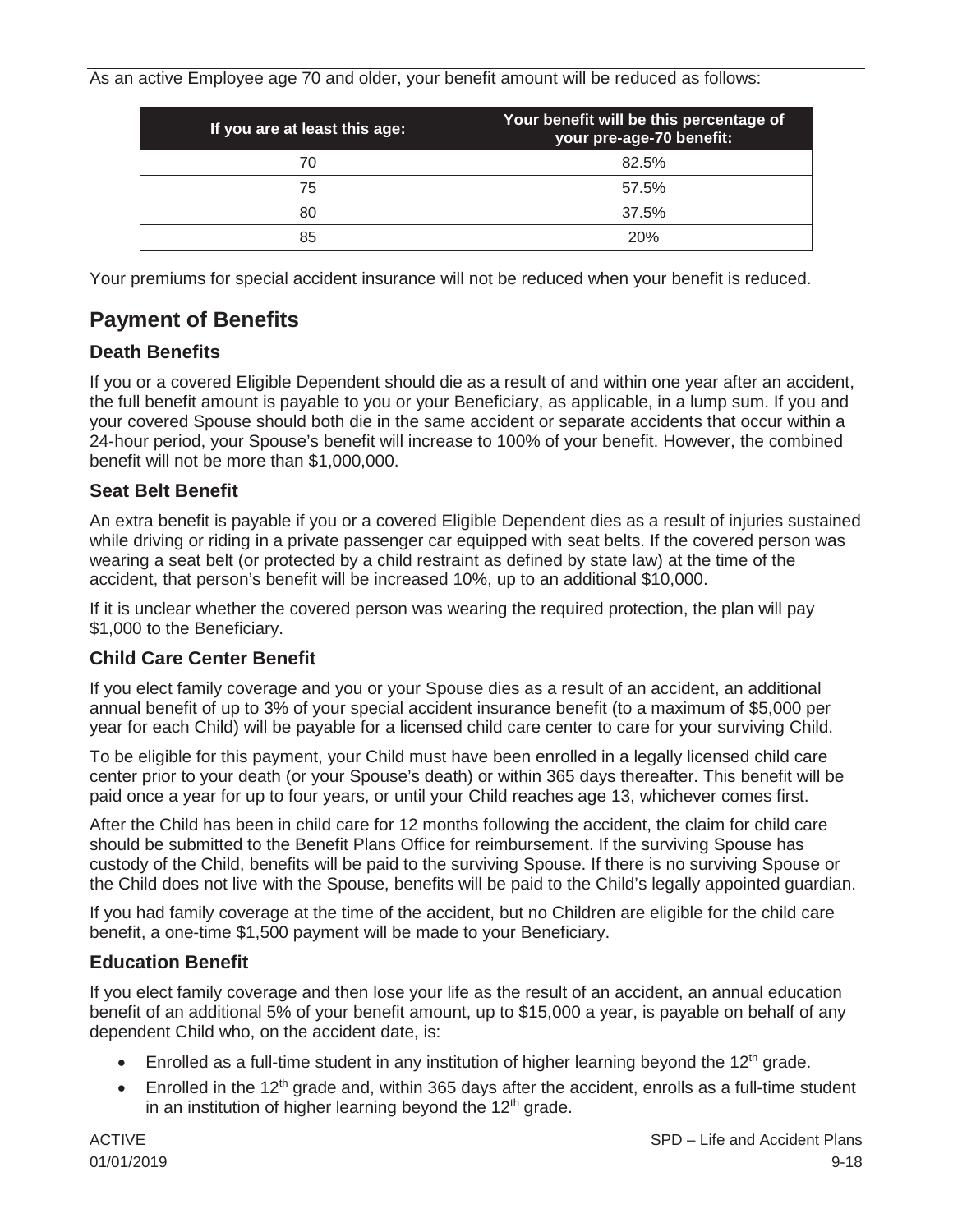Benefits are payable for four years provided your Child remains a full-time student.

If you have family coverage at the time of the accident but no dependent Children who qualify for the education benefit, your Beneficiary will receive an additional \$5,000 lump-sum benefit.

#### **Spouse Retraining Benefit**

If you elect family coverage and then lose your life as the result of an accident, a "spouse retraining benefit" is payable to your surviving Spouse who enrolls in any professional or trade school or training program in order to obtain an independent source of income and support. The plan will pay up to \$5,000 toward the cost of training received within 30 months after the date of your death.

#### **Surviving Spouse Benefit**

If you choose family coverage and you or your covered Spouse dies as a result of an accident, an additional  $\frac{1}{2}$ % of your special accident insurance amount will be payable to the surviving Spouse each month for 12 months.

#### **Continuation of Special Accident Coverage After Employee's Death**

If you choose family coverage and you die as a result of an accident, coverage for your eligible Spouse and Children will continue, at no cost, for 36 months.

#### **Dismemberment Benefits**

If you or a covered Eligible Dependent should suffer a loss as a result of and within one year after an accident, you or your family member will receive the following benefits in a lump sum:

- The benefit will be paid at 100% in a lump sum for the following loss:
	- o Any combination of one hand, one foot, or sight of one eye
	- o Both hands, both feet, or sight of both eyes
	- o Both speech and hearing (both ears)
	- o Quadriplegia (total paralysis of both upper and lower limbs)
- $\bullet$  The benefit will be paid at 50% in a lump sum for the following loss:
	- o One hand, one foot, sight of one eye, speech, or hearing (both ears)
	- o Paraplegia (total paralysis of both lower limbs) or Hemiplegia (total paralysis of upper and lower limbs on one side of the body)
- $\bullet$  The benefit will be paid at 25% in a lump sum for the following loss:
	- o Thumb and index finger of same hand

If two or more of these losses are sustained in the same accident, your benefit amount will be for the loss with the largest percentage amount payable. If your covered dependent Child suffers a dismemberment loss as described above, the plan will pay double the benefit amount indicated up to a maximum of \$200,000.

*"Loss," "Paralysis," and "Limb" are defined in the Glossary*

# **Total and Permanent Disability Benefit Feature**

If within 365 days of a covered accident you become Totally and Permanently Disabled as a result of an accident, you will receive a monthly benefit after you have been Totally and Permanently Disabled for 12 consecutive months. The amount of this monthly benefit is 2% of your benefit amount, up to \$5,000 a month with a maximum of \$250,000. Benefits are payable for up to 50 months or until you recover, whichever comes first.

If you should die before receiving the maximum benefit – 100% of your benefit amount – your Beneficiary will receive the remaining benefit.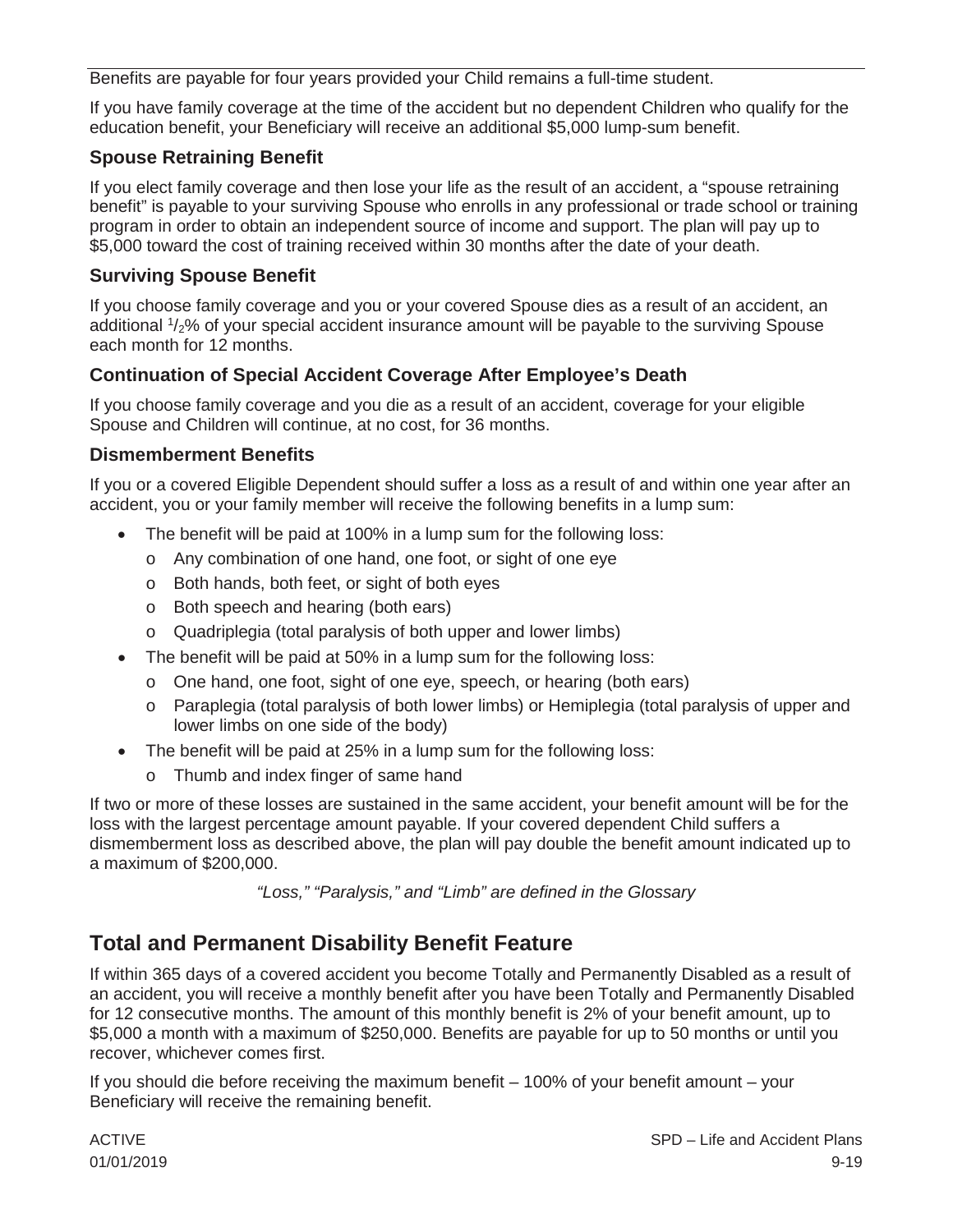You must have been under age 70 at the time of the covered accident to receive Total and Permanent Disability benefits under this plan.

#### *There are no Total and Permanent Disability benefits for dependents.*

#### **Rehabilitation Benefit**

If you or an Eligible Dependent are injured as a result of an accident, an additional benefit of up to \$50,000 will be payable for approved rehabilitation expenses incurred within two years of the accident.

Covered expenses include physical therapy, home reconstruction, and outfitting of special vehicles. This benefit will be reduced by any other rehabilitation benefits that are payable, such as health or accidental insurance, workers' compensation, occupational disease benefits, or similar law.

You must notify the Benefit Plans Office in writing of your injury before any rehabilitation benefits are payable.

### **Exclusions**

Special accident insurance benefits are not payable for losses or death caused by:

- Illness or disease
- Bacterial infection (except an infection resulting from an accidental cut, wound, or ingestion of a poisonous food or substance)
- Intentionally self-inflicted injury or suicide
- Commission of a common law felony by a covered individual
- War or any act of war in the United States; this exclusion does not apply to Acts of Terrorism in the United States
- Service of more than 30 days in the armed forces, other than Reserve or National Guard active duty for training
- Traveling or flying in any aircraft or device, other than hang gliders or parachutes, if the aircraft or device does not have a valid certificate of air worthiness, or is being used:
	- o For travel, or is designed for travel beyond the earth's atmosphere
	- o Crop dusting; spraying or seeding; firefighting; skywriting; pipeline or powerline inspection; aerial photography or exploration, except for plant site selection or inspections, inventory inspections, and quarry site selection; racing, endurance tests, stunt or acrobatic flying; or any operation which requires a special permit from the FAA, even if it is granted (this does not apply if the permit is required only because of the territory flown over or landed on)
	- o Test or experimental purposes
	- o Any military authority [aircraft flown by the U.S. Military Airlift Command (MAC) or similar service, or another country are not excluded]

If the Company requests participation in certain activities listed above, the aircraft exclusions may be modified. However, a \$100,000 maximum benefit limitation will apply.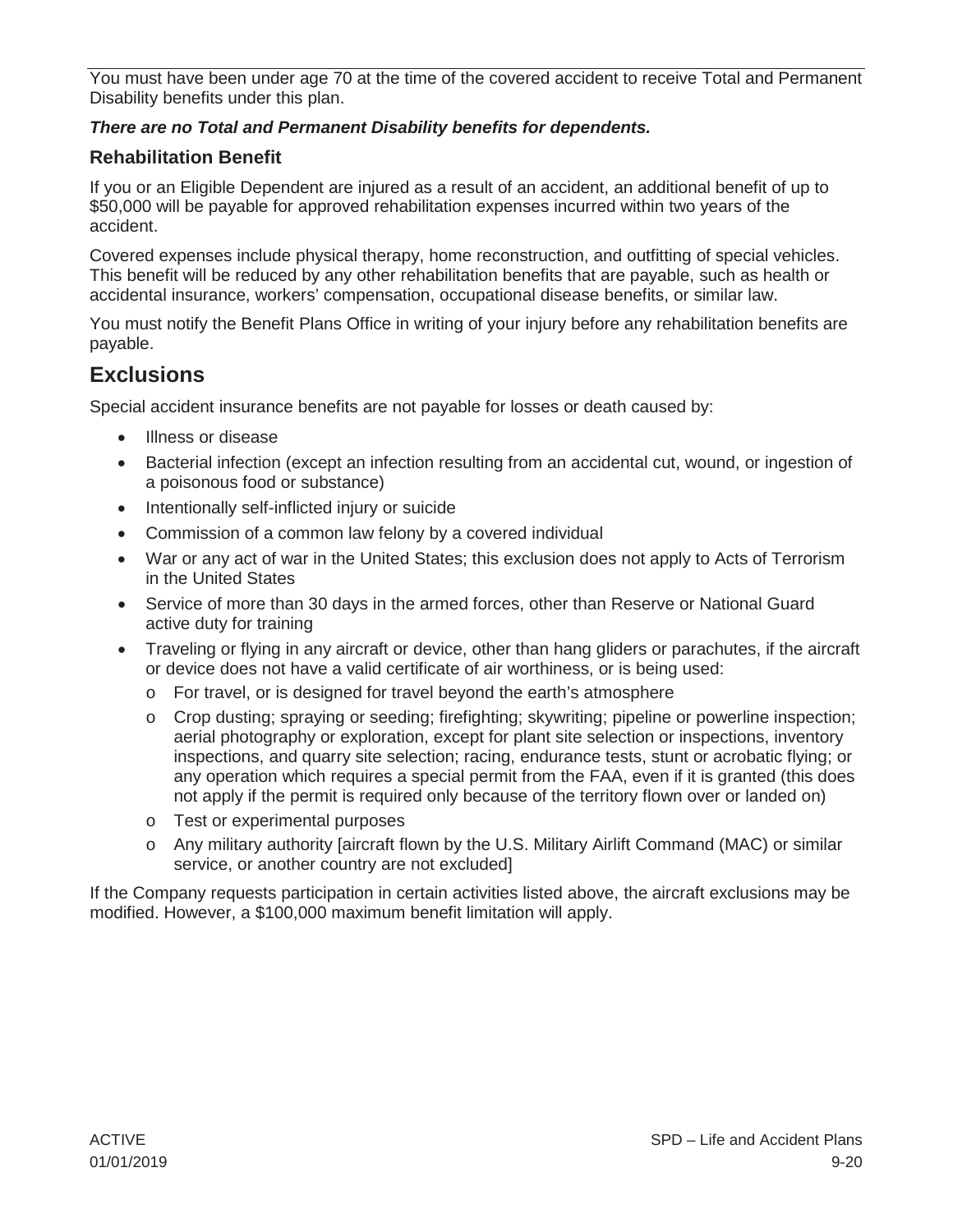# **Business Travel and Special Accident Insurance**

#### **Naming Your Beneficiary**

The Beneficiary you name for basic life insurance benefits will automatically be your Beneficiary for business travel accident insurance, unless you elect otherwise in writing.

For special accident insurance, you may name anyone as your Beneficiary and you may change your Beneficiary designation at any time by completing the appropriate form available from the Benefit Plans Office.

If you do not designate a Beneficiary, business travel accident and special accident insurance benefits will be paid to the first survivor among the following Beneficiary(ies): your Spouse; your Child or Children; your mother or father; your sisters or brothers.

If you do not have any living Beneficiary(ies), your business travel accident and special accident insurance benefits will be paid to your estate.

If you elect dependent life coverage or family coverage under the special accident insurance plan, you will automatically be the Beneficiary in case of the death of a family member, unless you elect otherwise in writing.

#### **Costs for Coverage**

As described in the "About Your Benefits" section, the Company pays the cost of business travel accident insurance coverage. You pay the full cost of all special accident insurance coverage.

#### **Tax Consequences**

Under current tax law, employer-paid insurance coverage in excess of \$50,000 may result in additional taxable income for federal income and FICA tax purposes. This additional taxable income, called imputed income, is reported on your W-2 earnings statement as "other income."

#### **Claiming Benefits**

You or your Beneficiary must file a claim with the Benefit Plans Office in order to receive any life and accident insurance benefits. By contacting the Benefit Plans Office, you or your Beneficiary will receive the necessary forms, as well as instructions and assistance in filing claims.

#### **When Coverage Ends**

Business travel accident insurance and special accident insurance coverages end on the date your employment terminates for any reason.

If you are on temporary suspension of work or an approved leave of absence (including Long-Term Disability), you may continue your special accident insurance coverage for 12 months if you pay premiums in advance.

Special accident insurance coverage may end before termination of employment. However, this coverage will end on the earliest of the following dates:

- The date you are no longer considered eligible because of a change in your employment status
- You elect not to continue coverage
- The last day of the period for which your last premium was made
- The date the plan is terminated